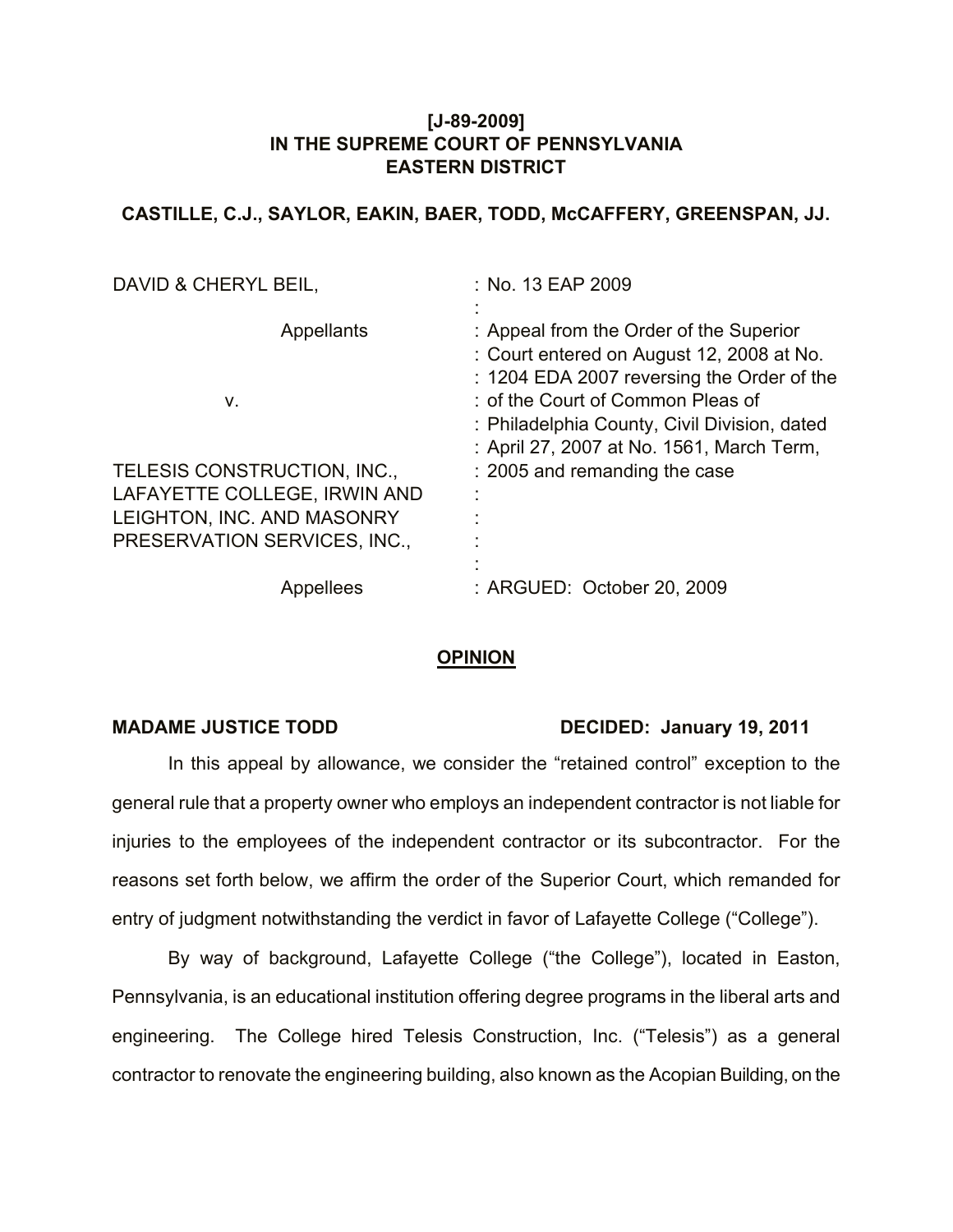College's campus. The College and Telesis entered into a Construction Management Agreement ("CMA"). Telesis' on-site project manager was Edward Baer. The College designated one of its employees, Andrew Roth, as its project manager. The College and Telesis understood that Telesis would subcontract the renovation work to another entity. Telesis subcontracted with Kunsman Roofing and Siding ("Kunsman") to perform the roofing work on the building. Appellant David Beil was employed by Kunsman as a roofer. The College separately contracted with Masonry Preservation Services, Inc. ("MPS") to restore stonework on the outer walls of the building. Robert Bajda was MPS' foreman.

On a rainy June 13, 2003 morning, Beil arrived at the site to install termination bars. These bars, also known as flashing, are thin aluminum strips, three inches wide and eight feet long, that are wrapped around the top of a protrusion through the roof, screwed into place, cuffed, and caulked to prevent leaking through the roof. The installation of the termination bars is the last step a roofer takes to seal a roof. The masonry work to be completed by MPS required the erection of a scaffold. The scaffolding erected by MPS included a vertically-mounted ladder that was not equipped with fall protection. Beil used MPS' scaffolding to access the roof. While ascending the vertically-mounted ladder in the rain, with approximately 10 to 15 pounds of termination bar over his shoulder, Beil fell approximately 30 feet, and, as a result, sustained a concussion, injuries to his head and neck, a fractured right shoulder, and a fractured left heel.

On June 6, 2005, Beil filed a personal injury action against the College, as owner of the property, Telesis, as the general contractor, and MPS, as owner of the scaffolding, in the Court of Common Pleas of Philadelphia County. Beil averred that all three defendants were negligent. Beil also asserted a strict liability action against MPS. Appellant Cheryl Beil, Beil's wife, asserted a claim against all three defendants for loss of consortium.

Prior to trial, the College filed a motion for summary judgment on the basis that it was an owner of the premises, that it had hired an independent contractor, Telesis, to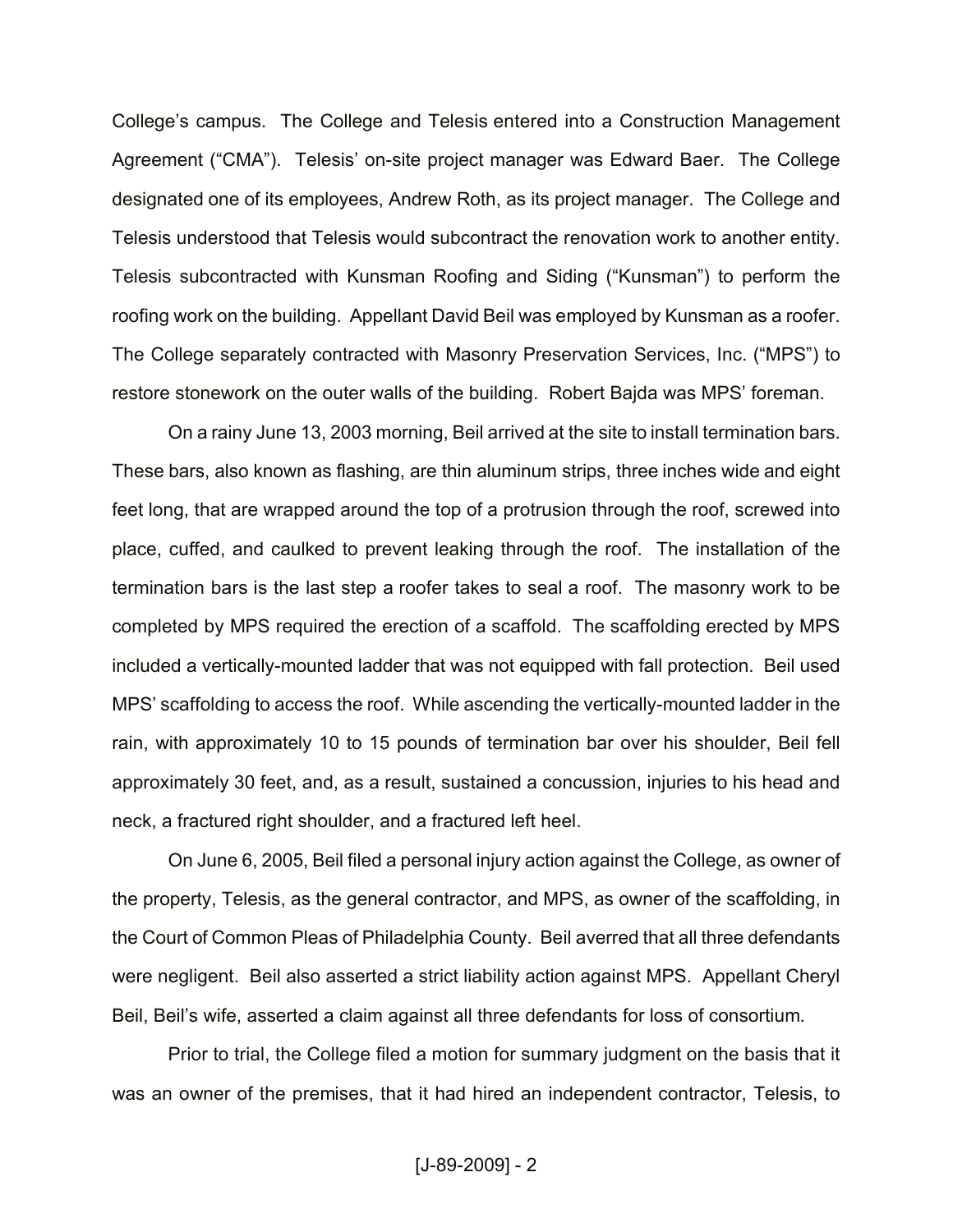perform construction on those premises, and that, under Pennsylvania law, the College was not liable for injuries to employees of the independent contractor or its subcontractors. The College further asserted that the limited exception for situations where an owner had retained the right of control over the work was not applicable because the College did not retain such control. The motion was denied without opinion.

On October 27, 2006, following trial, a jury found in favor of Appellants against all three defendants<sup>1</sup> and awarded damages in the amount of \$6,800,000. The jury apportioned liability 50% to Telesis, 35% to the College, 10% to MPS, and 5% to Beil.

The College filed post-trial motions seeking judgment notwithstanding the verdict ("judgment n.o.v."), a new trial, a new trial on damages, or a remittitur. Specifically, the College argued that it could not be held liable under either the exception for "retained control" or the exception for "peculiar risk." In the alternative, the College sought judgment in its favor on its cross-claims for indemnity against MPS and Telesis. On March 27, 2007, the trial court molded the verdict to reflect delay damages and denied the College's motions. One month later, on April 27, 2007, the court entered judgment against the College in the amount of \$2,488,348.20. $^2$  Thereafter, the College appealed to the Superior Court.

On August 12, 2008, by unpublished opinion and order, a unanimous panel of the Superior Court reversed and remanded for entry of judgment n.o.v. in favor of the College. Viewing the evidence in the light most favorable to Appellants as verdict winners, the Superior Court concluded that the College was not liable as a matter of law under the

 $\overline{a}$ 

 $1$  Telesis was operated by employees of Irwin and Leighton, Inc. Both entities were named in the complaint, but were represented by one counsel, who settled the matter during the trial on both of their behalf. MPS also settled with Appellants during the trial.

 $2$  This amount reflected the 35% liability as apportioned by the jury in the amount of \$2,380,000, plus delay damages in the amount of \$108,348.20. Order for Entry of Judgment, 4/27/2007.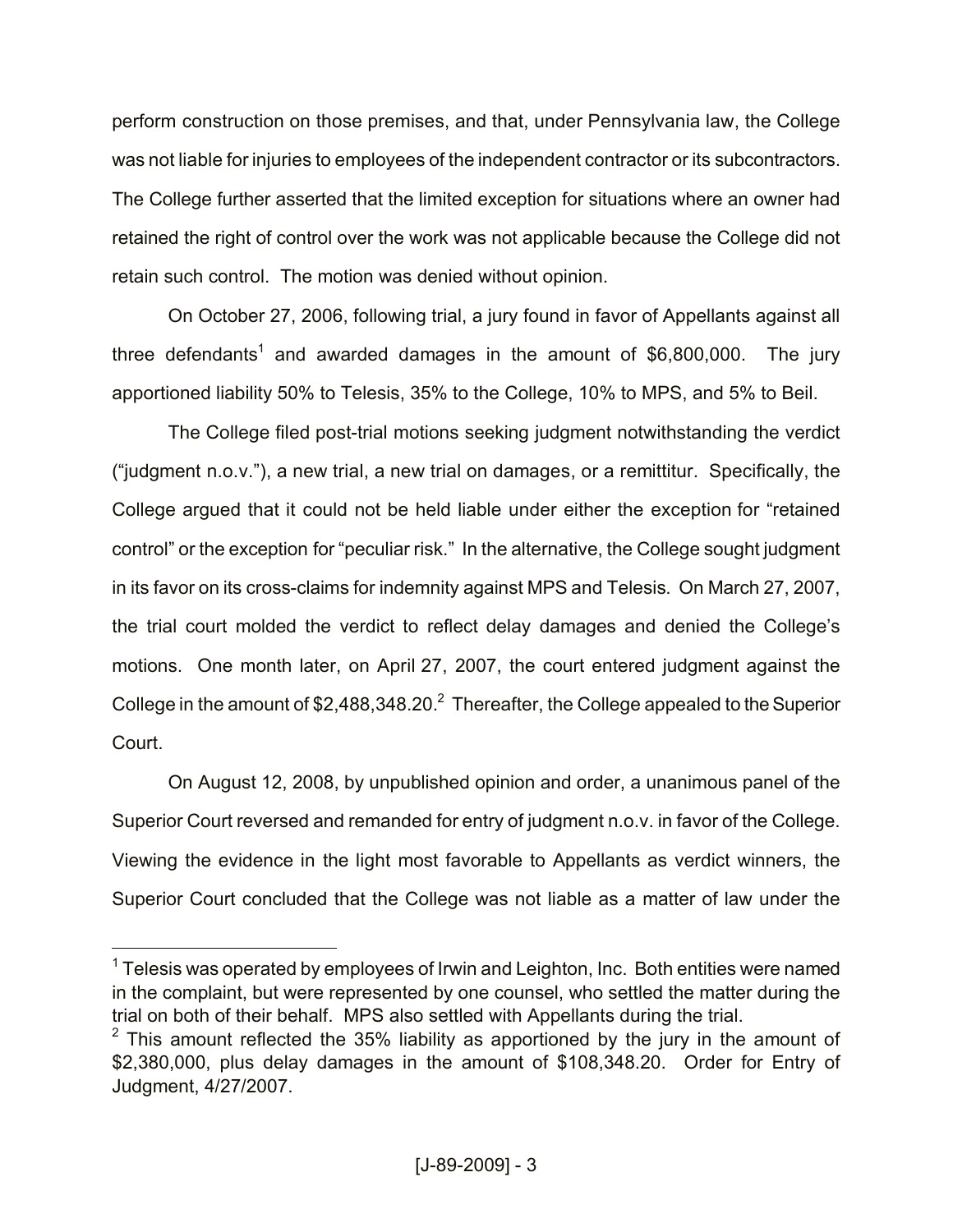"owner control" or "peculiar risk" exceptions to the general rule that one who hires an independent contractor is generally exempt from liability for injuries sustained by employees of the contractor or its subcontractor.

The Superior Court first noted the general rule in Pennsylvania that a party who hires an independent contractor is generally exempt from liability for injuries sustained by the contractor's employees. Thus, a property owner has no duty to warn the contractor or its employees of conditions that are at least as obvious to the contractor and its employees as they are to the landowner. Responsibility for protection, and liability for negligence, therefore, are placed on the contractor and its employees. The court acknowledged, however, an exception to this general rule where a property owner who hires an independent contractor retains control of the means and methods of the contractor's work. This "retained control" exception, set forth in the Restatement (Second) of Torts § 414 (1965), has been adopted in Pennsylvania. See Farabaugh v. Pennsylvania Turnpike Commission, 590 Pa. 46, 911 A.2d 1264 (Pa. 2006). As stated in the Restatement, "It is not enough that [the property owner] has merely a general right to order the work stopped or resumed, to inspect its progress or to receive reports, to make suggestions or recommendations which need not necessarily be followed, or to prescribe alterations and deviations . . . . There must be such a retention of a right of supervision that the contractor is not entirely free to do the work in his own way." Restatement (Second) of Torts § 414, cmt. c. Further, the court recognized that Pennsylvania courts have declined to apply the retained control exception to an owner who is concerned about safety, citing Farabaugh.

The Superior Court recognized the somewhat unique nature of the relationship between the College and Telesis and of that between the College and MPS, finding it necessary to analyze both relationships to determine the College's liability. First, regarding the relationship between the College and MPS, the court observed that the College hired MPS directly to restore the stonework on the engineering building. Under its purchase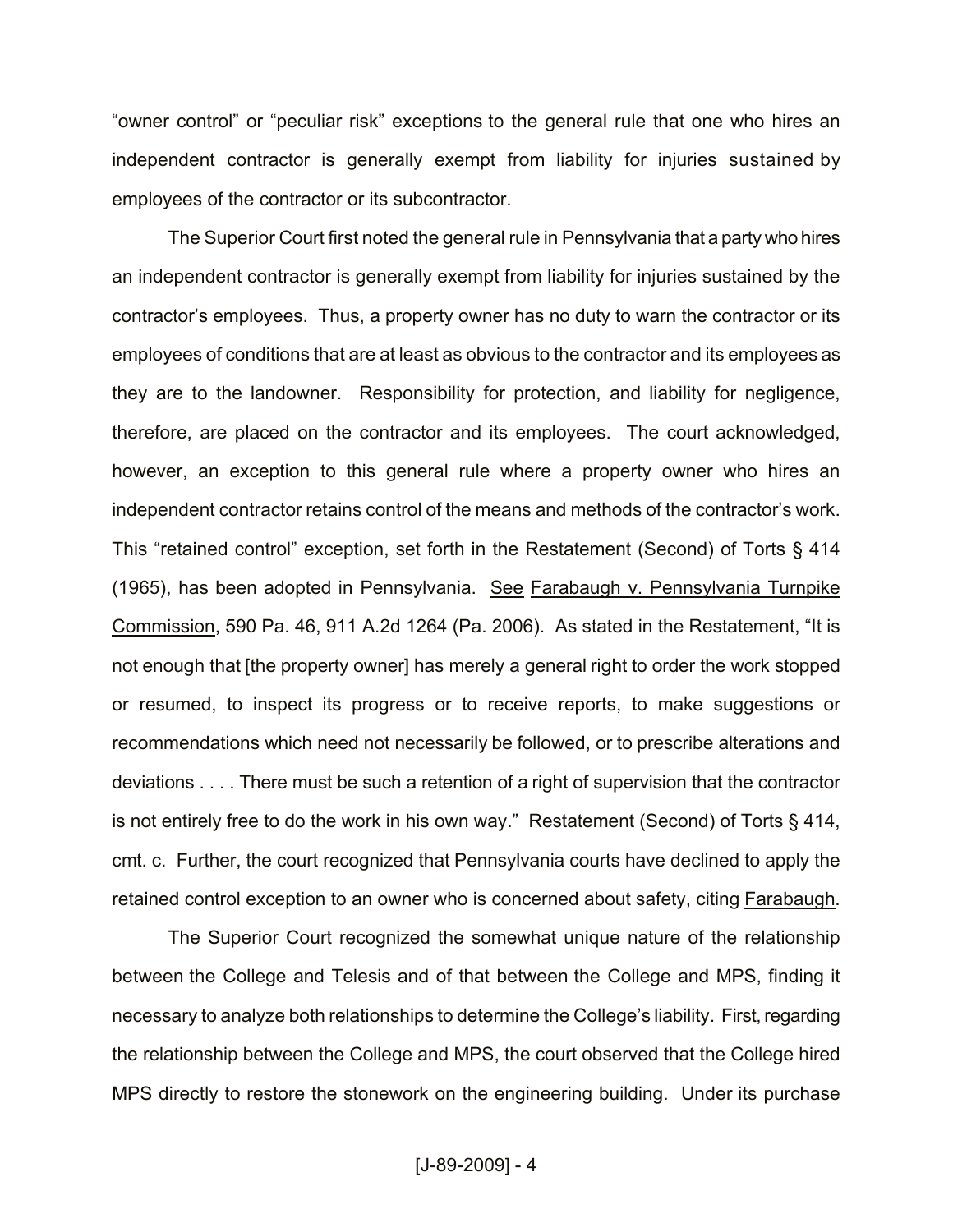order with MPS, the College retained a right to inspect and approve "all material and equipment purchased" by MPS. Roth, the College's project manager, maintained a regular presence on the work site and knew the scaffolding did not have fall protection. Furthermore, MPS consulted the College as to the placement of the scaffolding. The Superior Court found that, because Beil was not an employee of MPS, with whom the College had a direct relationship, this distinguished case law finding liability for an owner of property who hired a contractor and instructed it when and where to begin its work. See Byrd v. Merwin, 456 Pa. 516, 317 A.2d 280 (Pa. 1974) (plurality).

Furthermore, the court offered that, here, Telesis testified that it was in complete control of the project and responsible for the safety of its subcontractors, including Kunsman and its employees. Additionally, according to the court, the College did not retain control over the means and methods of the operative details of MPS' masonry work. The court found the facts that the College had a project manager on the site, had the right to inspect and approve, and had the authority to make suggestions or recommendations were insufficient to demonstrate control for purposes of Section 414 of the Restatement. Finally, and related thereto, the Superior Court reasoned that the record did not support the trial court's conclusion that the College retained control because it told MPS when and where to erect the scaffolding. First, the Superior Court found there was no evidence that the College told MPS when to erect the scaffolding. Additionally, with respect to the location of the scaffolding, the College wanted to make sure the scaffolding was in a safe position and did not interfere with its conducting classes. According to the Superior Court, even if the College directed MPS where to position the scaffolding, doing so did not amount to such a retention of a right of supervision that MPS was not entirely free to do the work in its own way.

Regarding the relationship between the College and Telesis and its subcontractor Kunsman, who employed Beil, the Superior Court determined that Telesis was responsible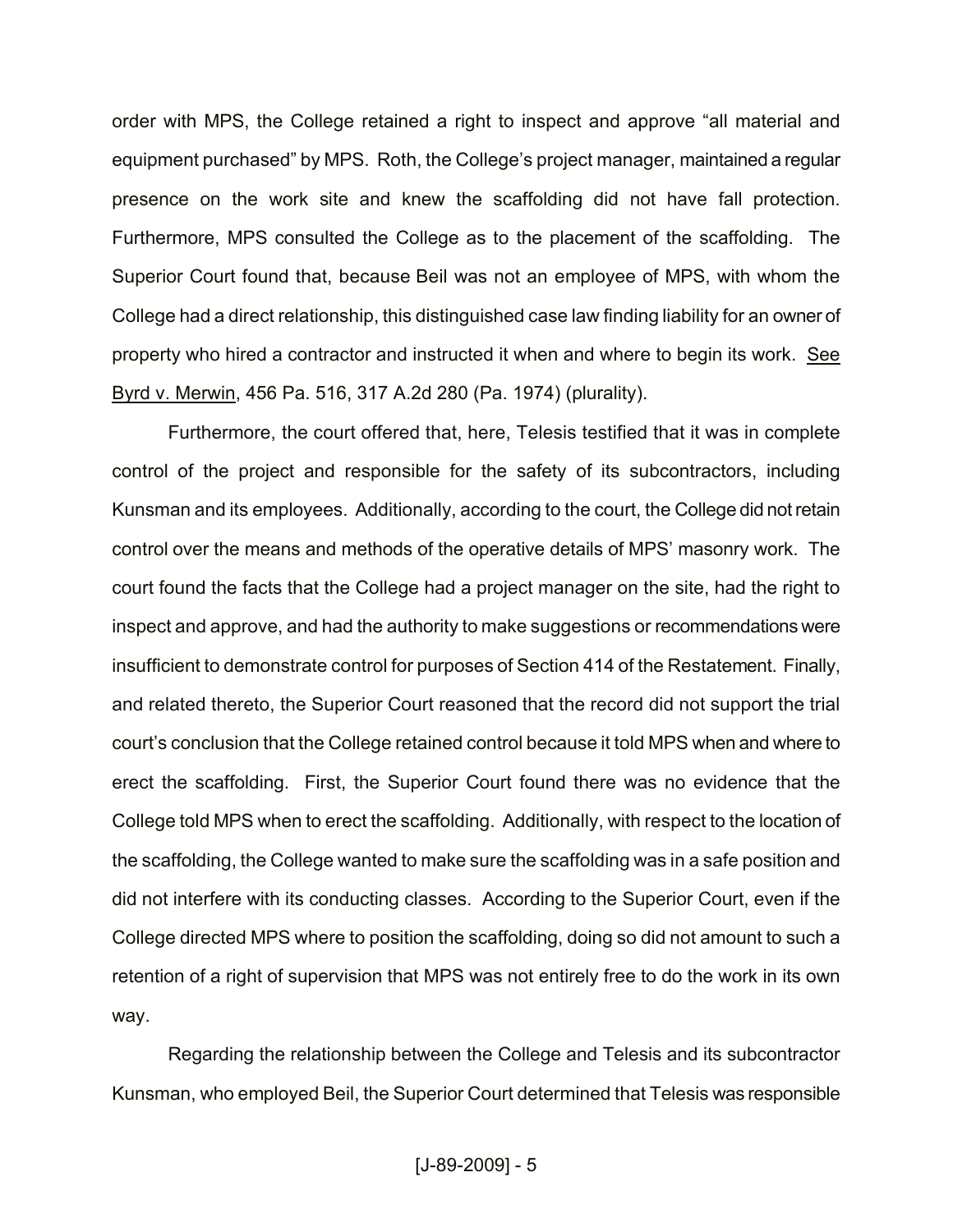for the work performed at the site. Furthermore, Kunsman agreed to all safety requirements set by Telesis. The court opined that the College did not retain control of Telesis' construction management or Kunsman's roofing, even though it hired a project manager and placed certain restrictions on the use of its property. Specifically, by the terms of the construction management agreement, the College contractually delegated all responsibility for the work, with the exception of the MPS masonry work, to Telesis and the subcontractors. As for restrictions on use of the College property, the Superior Court considered the College's limitations on parking to avoid interference with school operations, and a ban on the use of the third floor as a short-cut to the roof based upon that being an occupied area. Moreover, workers were banned from using school bathrooms due to concerns about tracking mud and smoking in these areas. Finally, lunch breaks were restricted to the back of the building due to inappropriate comments having been made to a female student. These, according to the Superior Court, were reasonable restrictions to safeguard the College's students, faculty, and property. Thus, the restrictions did not rise to the level of control required to impose liability.

Finally, the Superior Court addressed the "peculiar risk" exception to the general rule of non-liability for an owner when employing an independent contractor. Under this exception, when work is done under unusually dangerous circumstances involving a special danger or peculiar risk, liability attaches to the property owner. The Superior Court found the peculiar risk exception to be inapplicable for two reasons. First, the court reasoned that the risk associated with the roofing job was no different from the usual or ordinary risk associated with this type of work. Second, the court explained that the use of the ladder did not create the risk of harm; rather, it was created by the violation of a safety condition by Beil, his employer, or the general contractor in not using fall protection or safety lines. Thus, the "peculiar risk" exception did not apply. Therefore, the Superior Court concluded that the College was entitled to judgment as a matter of law, and reversed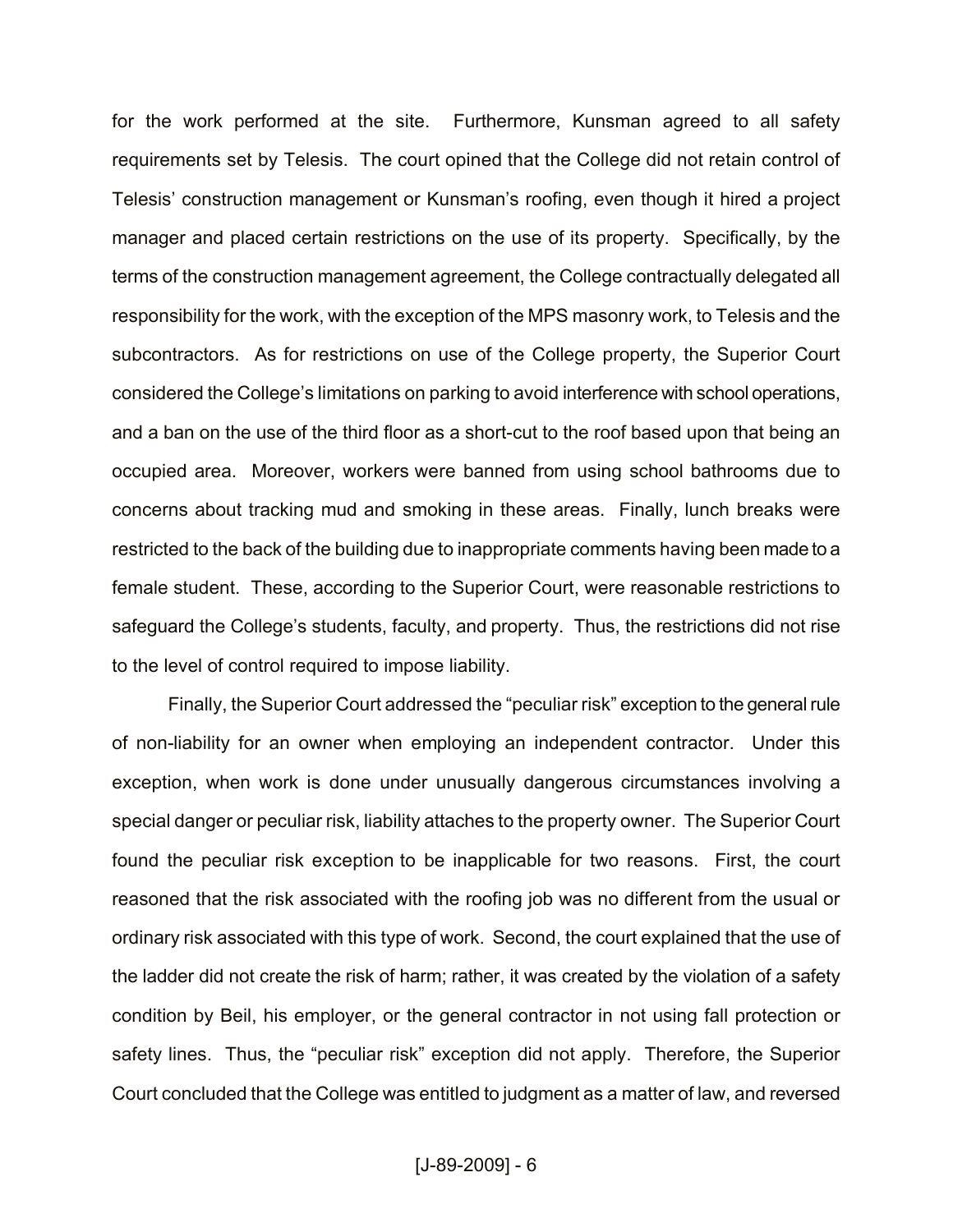the judgment entered against it. Appellants filed a petition for allowance of appeal to our Court.

Our Court granted the petition for allowance of appeal as to the following three issues:

> 1. Did the Superior Court misapply Farabaugh v. Pennsylvania Turnpike Commission, 590 Pa. 46, 911 A.2d 1264 (Pa. 2006)?

> 2. Did the Superior Court improperly fail to view the evidence in the light most favorable to [Appellants], as verdict-winners?

> 3. Did the Superior Court misapply both Section 414 of the Restatement (Second) of Torts (1965) and this Court's opinion in Byrd v. Merwin, 456 Pa. 516, 317 A.2d 280 (Pa. 1974)?

Beil v. Telesis Construction, Inc., 600 Pa. 628, 969 A.2d 1177 (2009) (order).

In reviewing the granting or denying of a motion for judgment n.o.v., the court's inquiry is informed by the following principles. When a court reviews a motion for judgment n.o.v., the reviewing court considers the evidence in the light most favorable to the verdict winner, who must receive the benefit of every reasonable inference of fact arising therefrom, and any conflict in the evidence must be resolved in his or her favor. Metts v. Griglak, 438 Pa. 392, 395, 264 A.2d 684, 686 (1970). A judgment n.o.v. should only be entered in a clear case. Broxie v. Household Fin. Co., 472 Pa. 373, 380, 372 A.2d 741, 745 (1977). It is with these standards in mind that we turn to the arguments of the parties.

Appellants contend that the jury verdict was supported by the testimony and exhibits presented at trial and that the Superior Court failed to view this evidence in the light most favorable to them as verdict winner. Indeed, Appellants vigorously stress that the standard for setting aside a verdict on the ground that it is unsupported by the evidence presents an impossible hurdle for the College to overcome.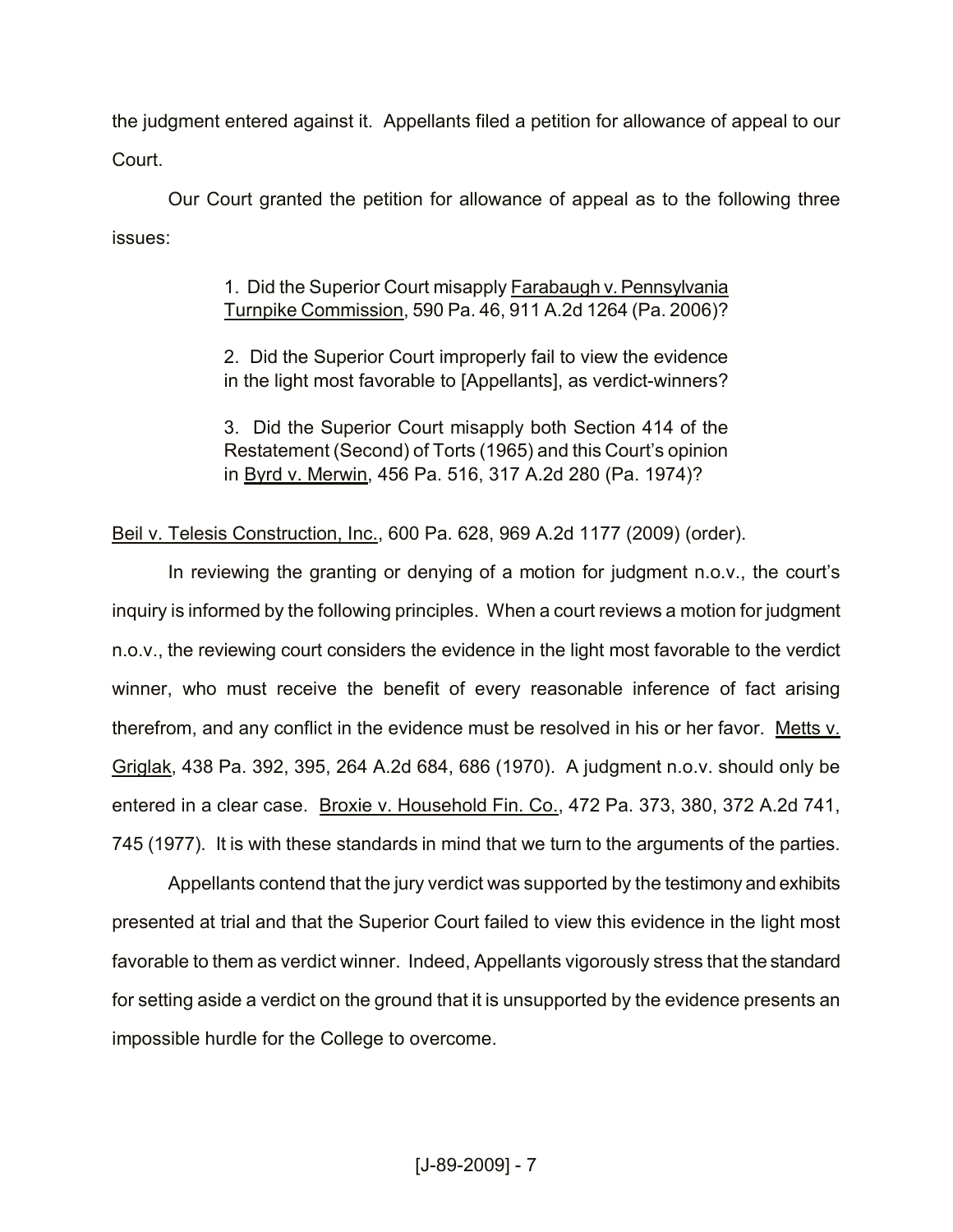Specifically, Appellants offer that Telesis was required to comply with the College's directions concerning reasonable limitations on the use of the site for the work. CMA at 14, ¶ 2.33. Also, the College was required to approve of Telesis renting machinery and equipment from any entity affiliated with Telesis upon demonstration that the cost would be less than third-party rentals. CMA at 21, ¶ 4.1.9.2. Additionally, Telesis agreed to comply with any safety direction or rules reasonably issued by the College to prevent injury or assure compliance with applicable law. CMA at 43-44, ¶ 11.1. Therefore, the College, by its own contractual mandates, both retained control of the premises and possessed final decision making authority with respect to safety, directions, and rules. Moreover, in the subcontract agreement between Telesis and Kunsman, Kunsman agreed to comply with all of the College's rules and regulations and safety requirements, and was required to refrain from entering the existing facility without specific written permission from Telesis and the College. Subcontract Agreement at 2, ¶ 5. According to Appellants, based upon this contractual language alone, the College was not entitled to judgment n.o.v.

Additionally, Appellants maintain that the College in fact remained in control of the building. Specifically, based upon, *inter alia*, the testimony of Roth, the College's project manager, Appellants assert that he was to ensure that the scaffolding did not interfere with the operation of the College and that, in fact, the College was consulted about placement of the scaffolding to make sure that it was in a safe position and did not interfere with the operation of the College, N.T., 10/23/06 at 149-50, and limited the construction workers' access to the building, id. at 156-57. Moreover, Appellants offer that Roth testified that he could have instructed MPS to fall-protect the scaffolding, but did not raise the issue. Id. at 168-70. Appellants also point to testimony that the College controlled the glass tower where the interior elevator and stairs were located, prohibited the use by construction workers of the stairs and elevator, and that it would have been safer for the workers to use the elevator. Id. at 149-50. Appellants submit that a July 18, 2003 email from Roth, sent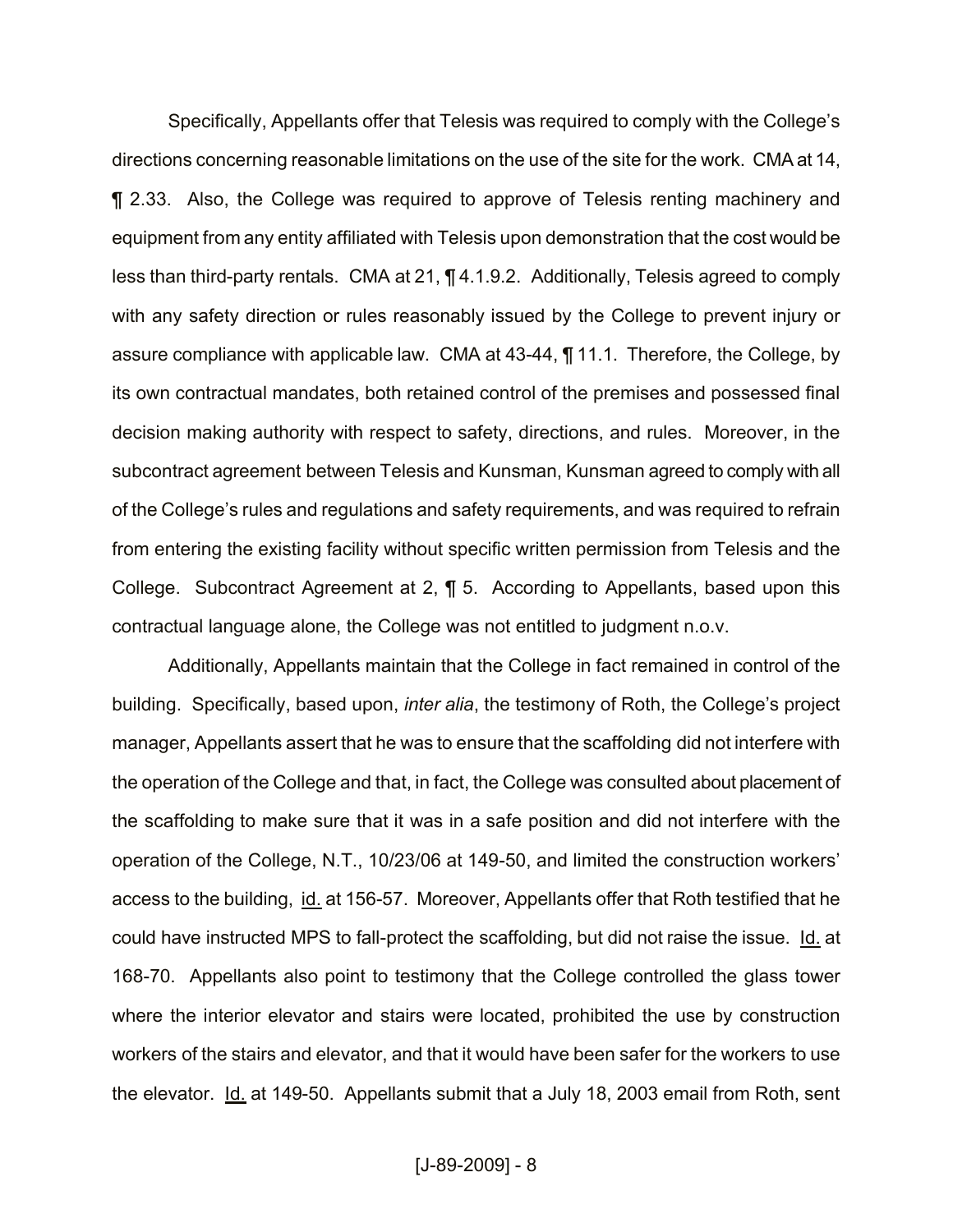after Beil's fall, regarding roofers working in a potentially unsafe manner and the College's desire to encourage a safe work environment, renders the College liable. $^3\,$  This, according to Appellants, demonstrates control by the College of the premises and how the work was to be performed. Appellants assert that, viewed in the light most favorable to Appellants, as verdict winner, it is clear that the College retained control of the premises and did not deliver temporary possession of the land to any independent contractor performing work.

Appellants also argue that the Superior Court misinterpreted our case law. Specifically, Appellants point to our Court's decision in Farabaugh. In that case, the decedent, an employee of the general contractor on a project owned by the Pennsylvania Turnpike Commission, was involved in a fatal accident while driving an off-highway dump truck. The general contractor had no contractual relationship with the construction manager of the project. Furthermore, the general contractor assumed all liability for injuries to employees on the site in its contract with the Commission. Our Court rejected liability on the part of the Commission. Additionally, we found it preferable to permit owners and construction managers to define their roles and responsibilities in each contract according to the needs of each project. Thus, under **Farabaugh**, the inquiry regarding what level of review and inspection the parties intended is left to the finder of fact. 590 Pa. at 49-50, 911 A.2d at 1282. According to Appellants, Farabaugh is factually and legally distinguishable, as, in that decision, the Commission turned over control of the work site to the general

 $\overline{a}$ 

Letter, 7/18/03 (Exhibit Roth 9 (R. 1831a)).

 $3$  The email states in full:

It has been brought to my attention that some of the roofers are working in a potentially unsafe manner. There is work being performed along the roof edge, and [there] appeared to be no safety devices to prevent a fall from the roof. In light of the recent fall on the jobsite it is our [Lafayette College's] desire to encourage a safe work environment. Please look into this condition.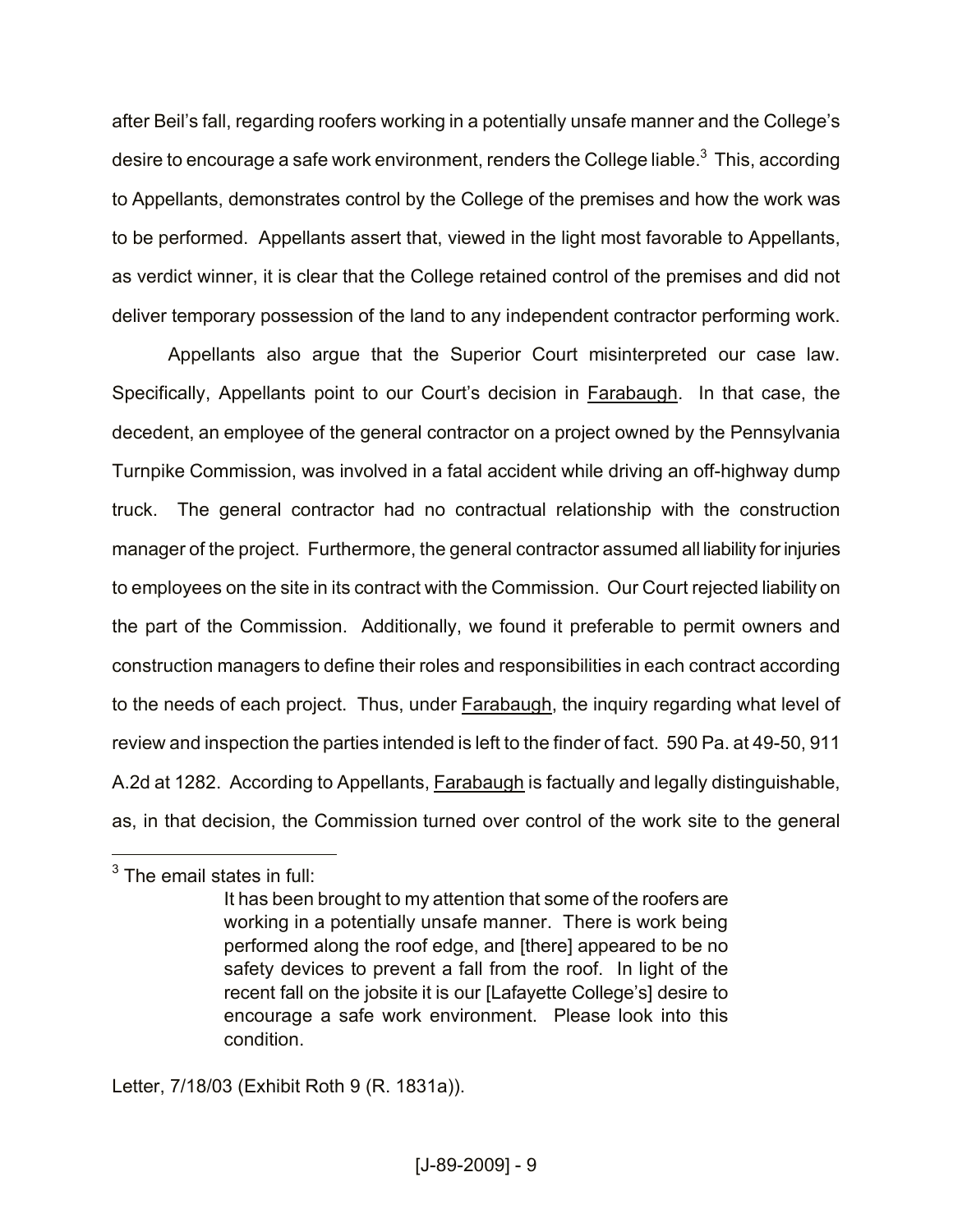contractor who agreed to be solely responsible for safety. Here, according to Appellants, the College defined its role by requiring the construction manager to comply with safety directions and rules. Moreover, the College controlled how the roofers reached and accessed the roof.

Additionally, Appellants argue that the Superior Court incorrectly distinguished our decision in Byrd. In that case, liability was placed on a property owner, who, while hiring a general contractor, also directly instructed an electrical contractor when to begin his work on the project and in what area to begin. Similarly, according to Appellants, the College instructed MPS when to begin its work and in what area MPS was permitted to erect its scaffolding. Moreover, the College controlled when Kunsman was to work on the project due to the rain and a leak in the roof of the building. According to Appellants, the general contractor had no knowledge of the Kunsman roofers working on the roof on the day of the accident. Viewed in the light most favorable to Appellants as verdict winners, the College made the decision to have the roofers work in the rain to repair the leak in the roof, and thus, exercised control over the work. Similarly, the College directly hired MPS, the masonry contractor which erected the scaffolding from which Beil fell. Telesis had no control over MPS and its scaffolding as the College directly hired MPS. Appellants contend that the Superior Court improperly distinguished **Byrd** from this matter as there was no direct relationship between the College and Beil through MPS. Contrary to the Superior Court, Appellants urge that Roth admitted that he could have required MPS to fall-protect its scaffolding or allow workers such as Beil to use the elevator or the interior stairs to access the roof. According to Appellants, it makes no sense to allow an employee of MPS, which was more knowledgeable and contractually required to erect a scaffold, to be able to recover from the College, but prevent Beil from recovering for his injuries.

Appellants also point to other testimony establishing that the College was in control of safety at the site. Specifically, Appellants offer the testimony of their construction expert,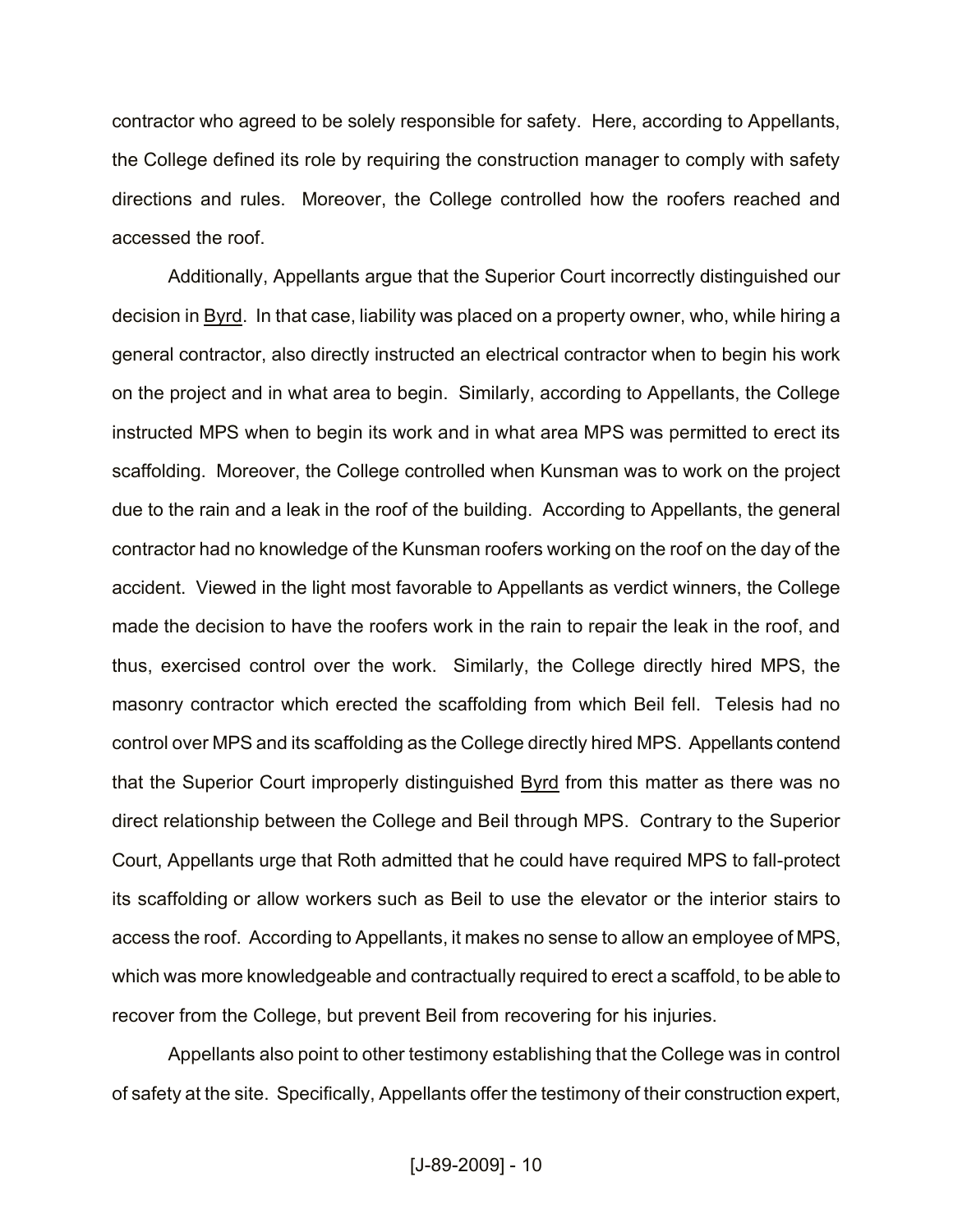Stephen Epstrin, who testified that the College did not enter into a typical unfettered agreement, but rather retained control over the construction site and directly controlled MPS. Furthermore, Epstrin opined that the College was negligent because it failed to properly exercise control over the jobsite, allowed an OSHA-defective scaffold to be used, and mandated the use of a dangerous ladder. Moreover, according to Appellants, Stanley Pulz, the College's safety expert, offered that Mr. Roth prohibited the use of elevators and stairs and the College controlled whether the contractors could go inside the building.

The College responds that the Superior Court properly determined that, under Pennsylvania law, an employer of an independent contractor is not liable for injuries to the independent contractor's employees and has no duty to warn or protect the contractor's employees. Furthermore, the exception to this general rule found in Section 414 of the Restatement (Second) of Torts is not applicable under the facts of this case, as even viewing the facts in the light most favorable to Appellants, as verdict winners, the College did not exercise the level of control necessary to impose liability. There must be such retention of a right of supervision that the contractor is not entirely free to do the work in his own way. Restatement (Second) of Torts § 414, cmt. c. The College surveys Pennsylvania case law and asserts that, consistent with both federal and state decisions, including our decisions in Hadar v. Coplay Cement Mfg. Co., 410 Pa. 139, 189 A.2d 271 (1963), and Farabaugh, supra, the Superior Court recognized the general rule of owner non-liability and found that the College did not fall within the "retained control" exception.

Specifically, in viewing the facts in the light most favorable to Appellants, the College reasons that the Superior Court properly determined that the College did not retain sufficient control of the project site, both under the contract and by its conduct. The College points to the CMA which sets forth that Telesis, the construction manager, shall be fully responsible for the acts and omissions of its employees, agents, subcontractors, and their agents and employees. CMA at 6, ¶ 2.9. Moreover, the construction manager shall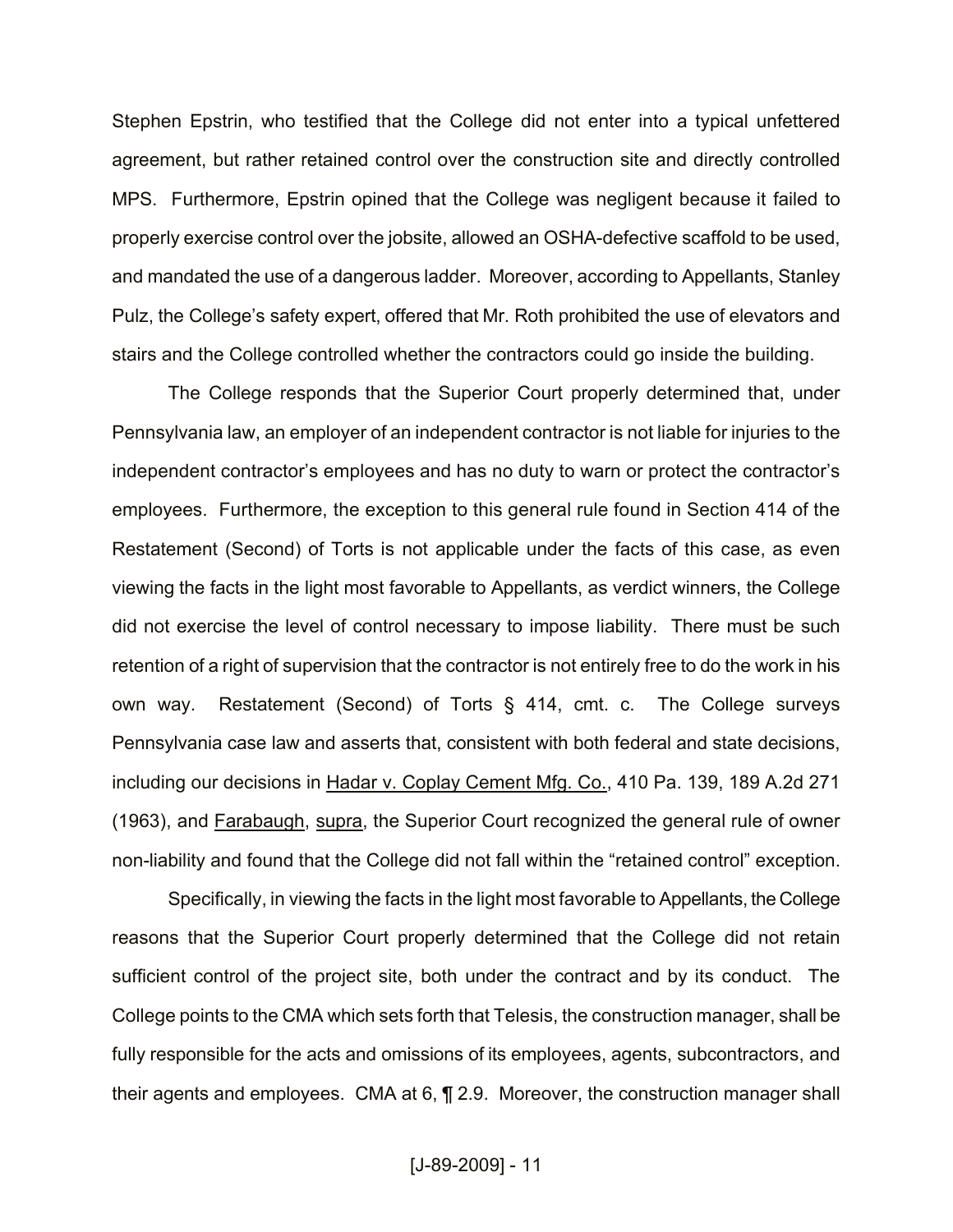be responsible for all construction means, methods, techniques, sequences, and procedures required to complete the project. Id. According to the College, these contractual responsibilities were reinforced by the testimony at trial that Telesis, not the College, was responsible for assuring safe means and methods.

The College acknowledges that there were certain aspects of the use of the building that it regulated. Specifically, the College did not allow smoking; it prevented construction worker access to the occupied part of the building which was being used by students and faculty through a partition door which was required to be locked; and the workers could not use the school restrooms. Furthermore, after an incident in which a construction worker made an offensive comment to a female student who was passing by, the workers were not permitted to take breaks in front of the building. Roth acted on behalf of the College and walked the site on a daily basis, and the College was consulted on items such as the contractor's placement of scaffolding. But according to the College, the means and methods of the work was for Telesis' to determine.

The College refutes Appellants' assertion that, because Telesis did not control MPS, the College was in control of the project site. According to the College, whether Telesis could control MPS is irrelevant. Rather, Telesis contracted to be responsible for the safety of Kunsman and its employees, including Beil. If there was anything unsafe about MPS' scaffolding, Telesis, while not responsible for MPS' employees, certainly had the right, and the duty, to tell its own contractors and subcontractors not to use the scaffolding, require them to use different scaffolding, use their own ladders, or approach the College to notify it of the issue. Telesis did none of these things. According to the College, Appellants should not be able to hide behind MPS when it was Telesis who assumed, in contract and by its conduct, the duty of safety and supervision for Kunsman and its employees.

The College also offers the policy argument that the purpose of the right to inspect work, and even impose additional safety requirements, is simply to encourage contractors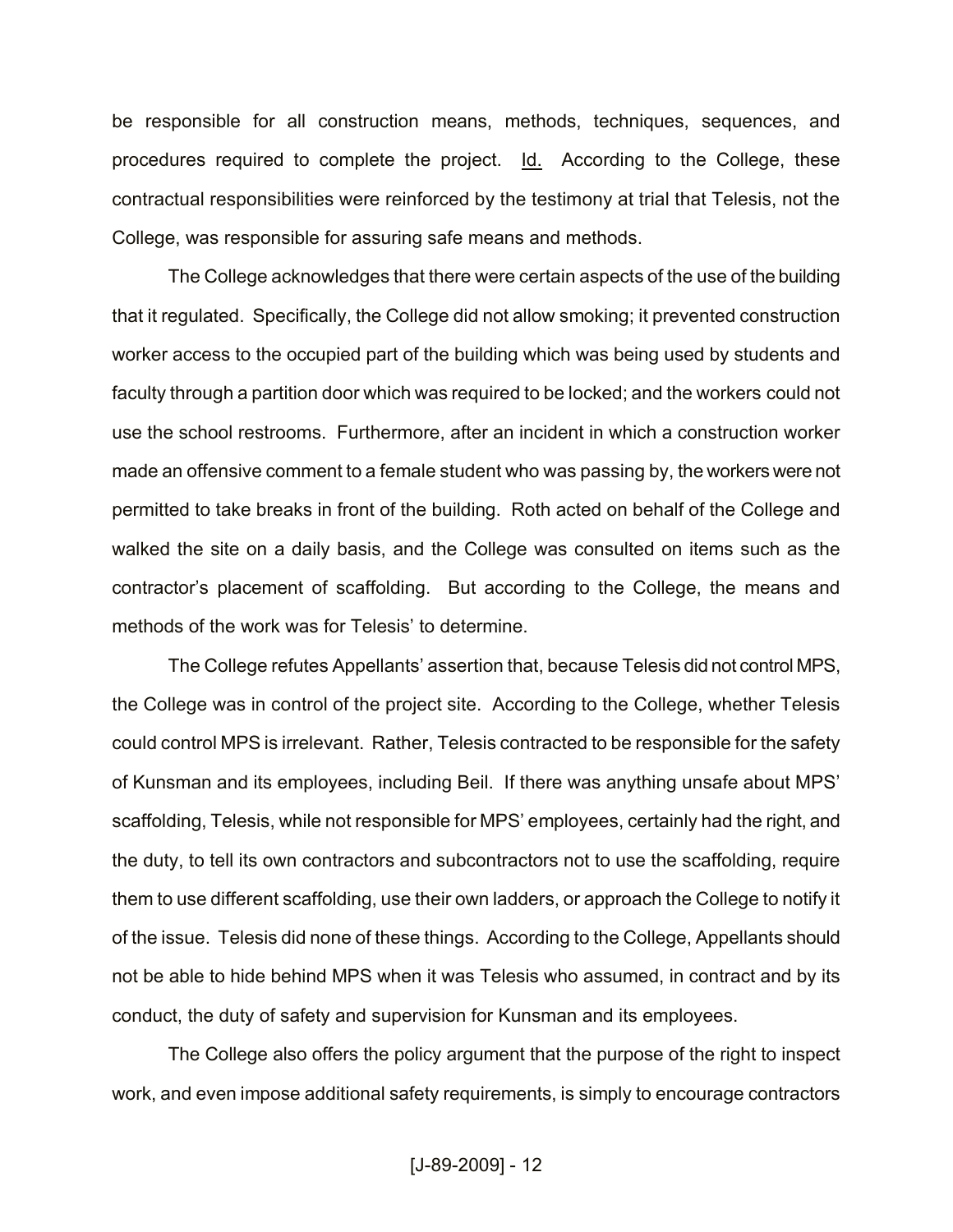to work more safely. The College posits that, if liability can be imposed upon a property owner such as the College for encouraging contractors to work safely, the message to the owners will be that they are better off closing their eyes to construction activity and allowing contractors to work with no input or observation from property owners.

Considering all of the evidence presented in the case, the College submits that there was insufficient evidence as a matter of law to conclude that the College retained the right to control how Beil or his employer performed work on the project. Thus, according to the College, the Superior Court correctly concluded that it did not retain control over the means and methods of construction for purposes of Section 414 of the Restatement (Second) of Torts to subject it to liability.

Additionally, the College proffers that the Superior Court correctly interpreted our decisions in Farabaugh and Byrd. The College stresses that, in Farabaugh, our Court held that activity by a property owner, which included showing safety videos, insisting on safety provisions in the agreement, and appointing its own on-site inspectors, was insufficient to establish control by the property owner. The Superior Court's application of Farabaugh to this matter is appropriate and, consistent therewith, the court correctly determined that the evidence relied upon by Appellants did not establish control as a matter of Pennsylvania law. With respect to **Byrd**, the College contends the Superior Court correctly distinguished that case, finding that the electrical contractor who was injured contracted directly with the property owner, and the property owner specifically instructed the electrical contractor as to when and where to work. The College notes that, here, unlike in Byrd, Beil was employed by a subcontractor of the construction manager, Telesis, who controlled all aspects of the subcontractor's work. With these arguments in mind, we turn to resolution of the issues before us.

For over 100 years, the accepted and general rule regarding liability in our Commonwealth has been that a landowner who engages an independent contractor is not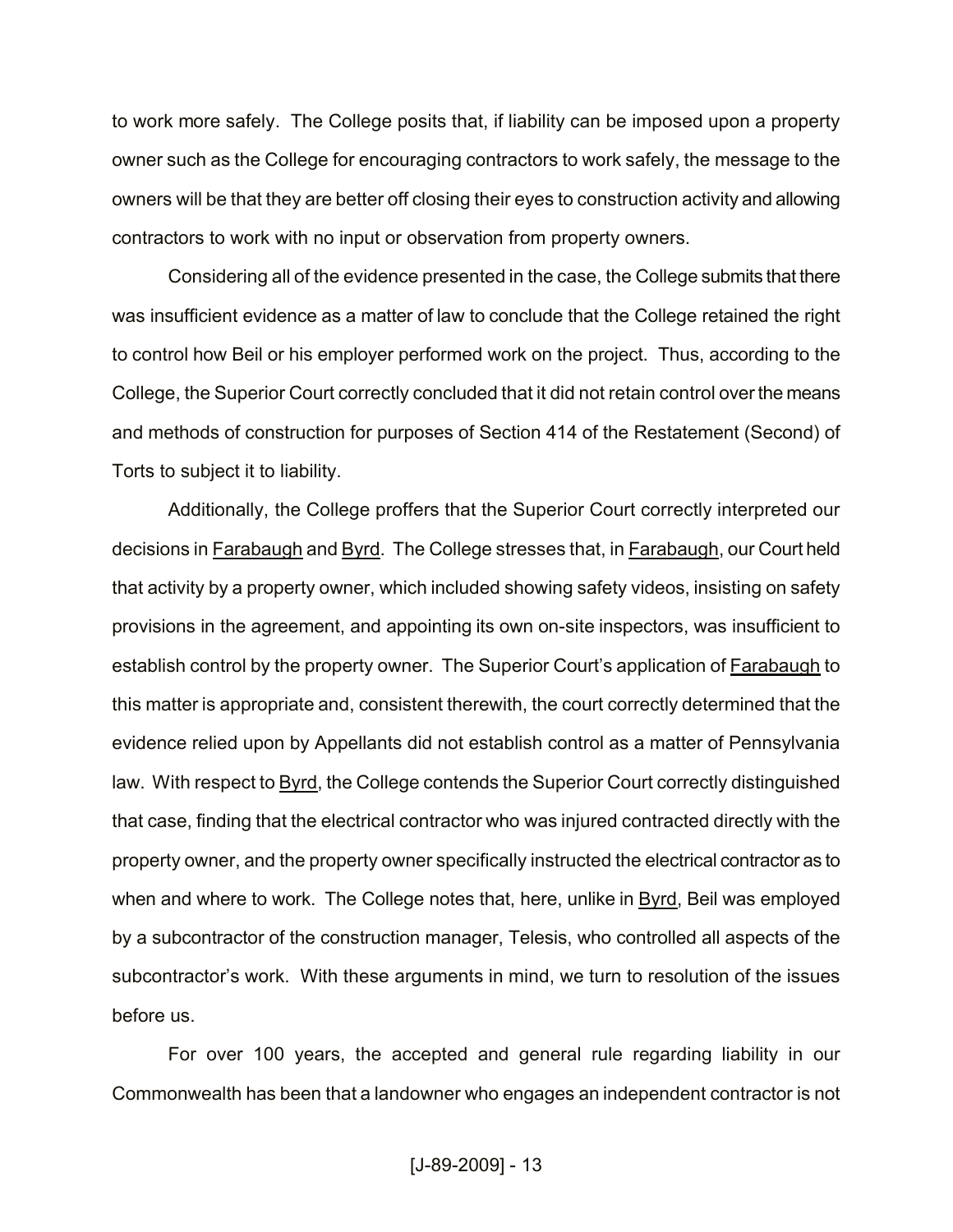responsible for the acts or omissions of such independent contractor or his employees. See Pender v. Raggs, 178 Pa. 337, 35 A. 1135 (1896); Hadar v. Coplay Cement Mfg. Co., 410 Pa. 139, 189 A.2d 271 (1963); Restatement (Second) of Torts § 409 ("[T]he employer of an independent contractor is not liable for physical harm caused to another by an act or omission of the contractor or his servants."). This foundational law is based upon the longstanding notion that one is not vicariously liable for the negligence of an independent contractor, because engaging an independent contractor "implies that the contractor is independent in the manner of doing the work contracted for. How can the other party control the contractor who is engaged to do the work, and who presumably knows more about doing it than the man who by contract authorized him to do it? Responsibility goes with authority." Silveus v. Grossman, 307 Pa. 272, 278, 161 A. 362, 364 (1932).

This general rule against property owner liability is subject to a number of exceptions. Section 414 of the Restatement (Second) of Torts, which has been adopted in Pennsylvania, sets forth one such exception to the general rule by imposing liability on the premises owner when the owner retains control over the manner in which the work is done. As set forth in the Restatement, the "retained control exception" provides:

> One who entrusts work to an independent contractor, but who retains the control of any part of the work, is subject to liability for physical harm to others for whose safety the employer owes a duty to exercise reasonable care, which is caused by his failure to exercise his control with reasonable care.

### Restatement (Second) of Torts § 414.

The primary question in many premises cases, as is the issue before us, is whether the property owner hirer of the independent contractor retained sufficient control of the work to be legally responsible for the harm to the plaintiff. Comment c to Section 414 provides the most commonly used test for determining whether an employer/landowner retained sufficient control. More precisely, comment c speaks to the degree of control necessary for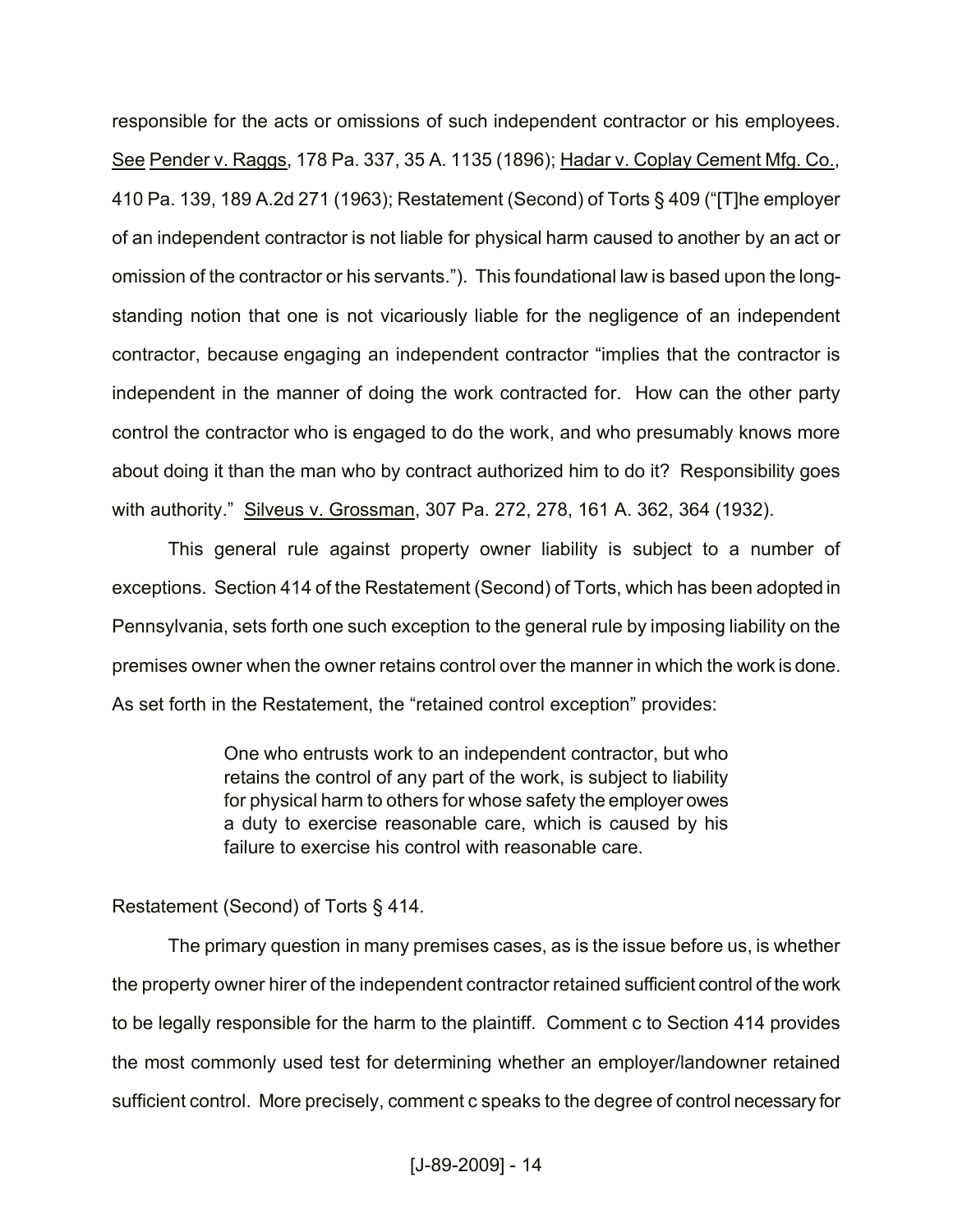the exception to overcome the general rule against liability. Comment c makes manifest that the right of control must go beyond a general right to order, inspect, make suggestions, or prescribe alterations or deviations, but that there must be such a retention of the right of supervision that it renders the contractor not entirely free to do the work in his own way:

> In order for the rule stated in this Section to apply, the employer must have retained at least some degree of control over the manner in which the work is done. It is not enough that he has merely a general right to order the work stopped or resumed, to inspect its progress or to receive reports, to make suggestions or recommendations which need not necessarily be followed, or to prescribe alterations and deviations. **Such a general right is usually reserved to employers, but it does not mean that the contractor is controlled as to his methods of work, or as to operative detail. There must be such a retention of a right of supervision that the contractor is not entirely free to do the work in his own way.**

Restatement (Second) of Torts § 414, cmt. c (emphasis added); see also Hader, 410 Pa. at 150-52 189 A.2d at 277-78 (rejecting assertion that site visitation and provision of technical advice regarding installation of machinery did not demonstrate control of workplace). The control required to implicate the exception to the general rule against liability can be demonstrated in two ways. First, a plaintiff may point to contractual provisions giving the premises owner control over the manner, method, and operative details of the work. Alternatively, the plaintiff may demonstrate that the land owner exercised actual control over the work. As a general proposition, the question of the quantum of retained control necessary to make the owner of the premises liable is a question for the jury. When, however, the evidence fails to establish the requisite retained control, the determination of liability may be made as a matter of law. Finally, our Commonwealth's case law has construed this exception narrowly. See, e.g., Farabaugh; Hader; see also Warnick v. The Home Depot U.S.A., Inc., 516 F.Supp.2d 459, 468 (E.D. Pa. 2007) (opining that a "long line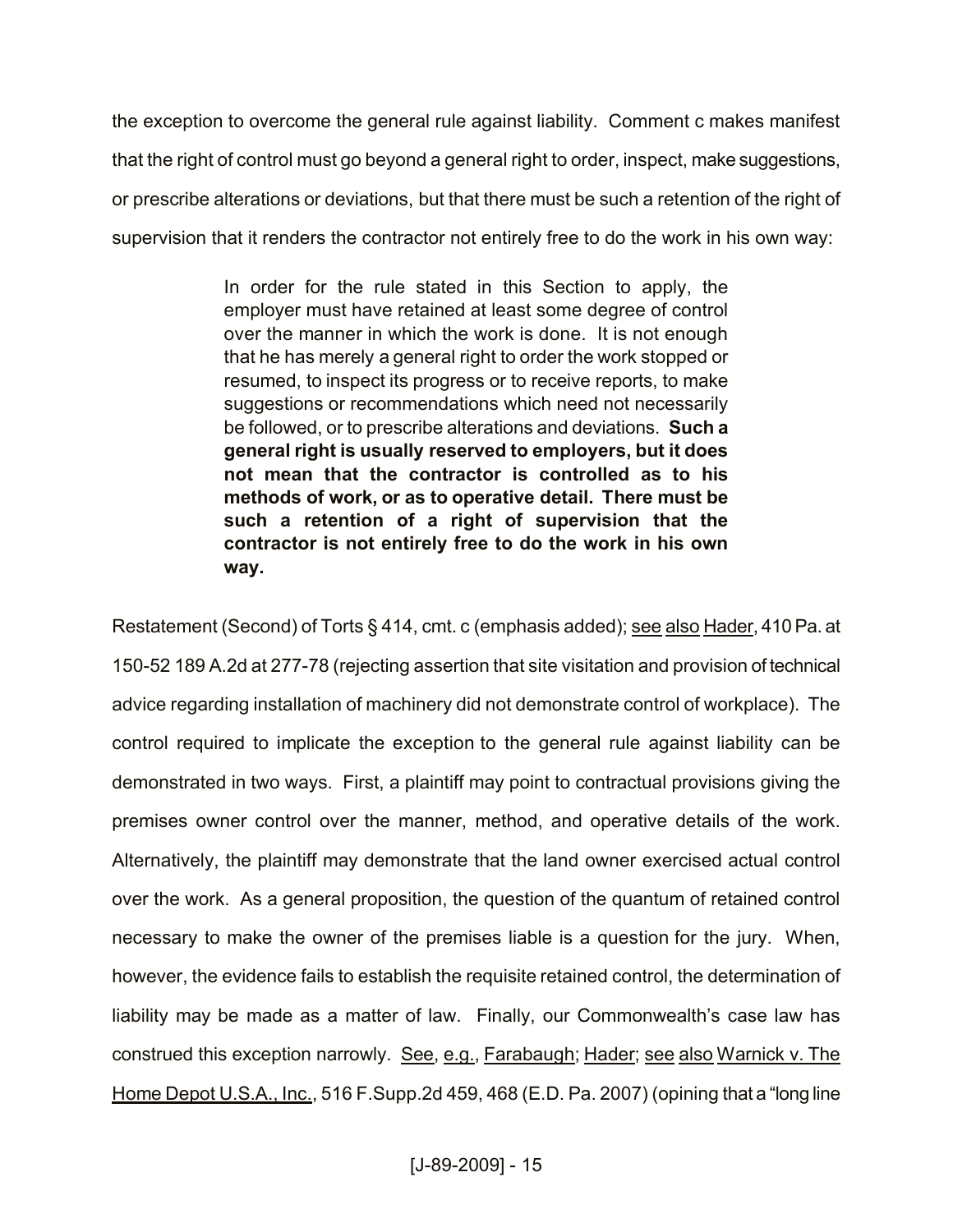of Pennsylvania cases has construed this exception narrowly, almost always finding that the hiring party did not exercise sufficient control over the contractor to impose liability on the hiring party for the contractor's employee's injury.").

As noted, Appellants, in attempting to avoid the general rule against liability on the part of a property owner who hires an independent contractor, invoke the retained control exception. In doing so, Appellants point to various examples of evidence, which they contend, when viewed in the light most favorable to them, leads to the conclusion that the College retained control over the premises to such a degree that it should be subject to liability. Appellants' arguments regarding the exception to the general rule against liability fall into two broad categories – safety and access.

With respect to safety, Appellants offer that the College controlled safety matters at the site with respect to Telesis and Kunsman, as well as MPS  $-$  thus, contending it controlled their work. In support of this proposition, and as set forth above in greater detail, Appellants point to contract provisions in which Telesis "agrees to comply with any safety directions or rules reasonably issued by the College to prevent injury or assure compliance with applicable law, whether or not [Telesis] agrees that those directions or rules are actually required in order to comply with applicable law, and to do so without demanding further compensation from the college for such compliance." CMA at 43-44, ¶ 11.1. Appellants stress that the agreement entitled the College to require even higher standards than those mandated by OSHA. Further, Appellants highlight that Roth was consulted about placement of the scaffolding to make sure that it was in a safe position. N.T., 10/23/06, at 149-50. Related thereto, Roth's post-fall email, acknowledging that roofers were working in a potentially unsafe manner and stating the College's desire for a safe work environment, is emphasized as further evidence of the College's control over the work. See supra note 2 and accompanying text. Appellants further contend that Roth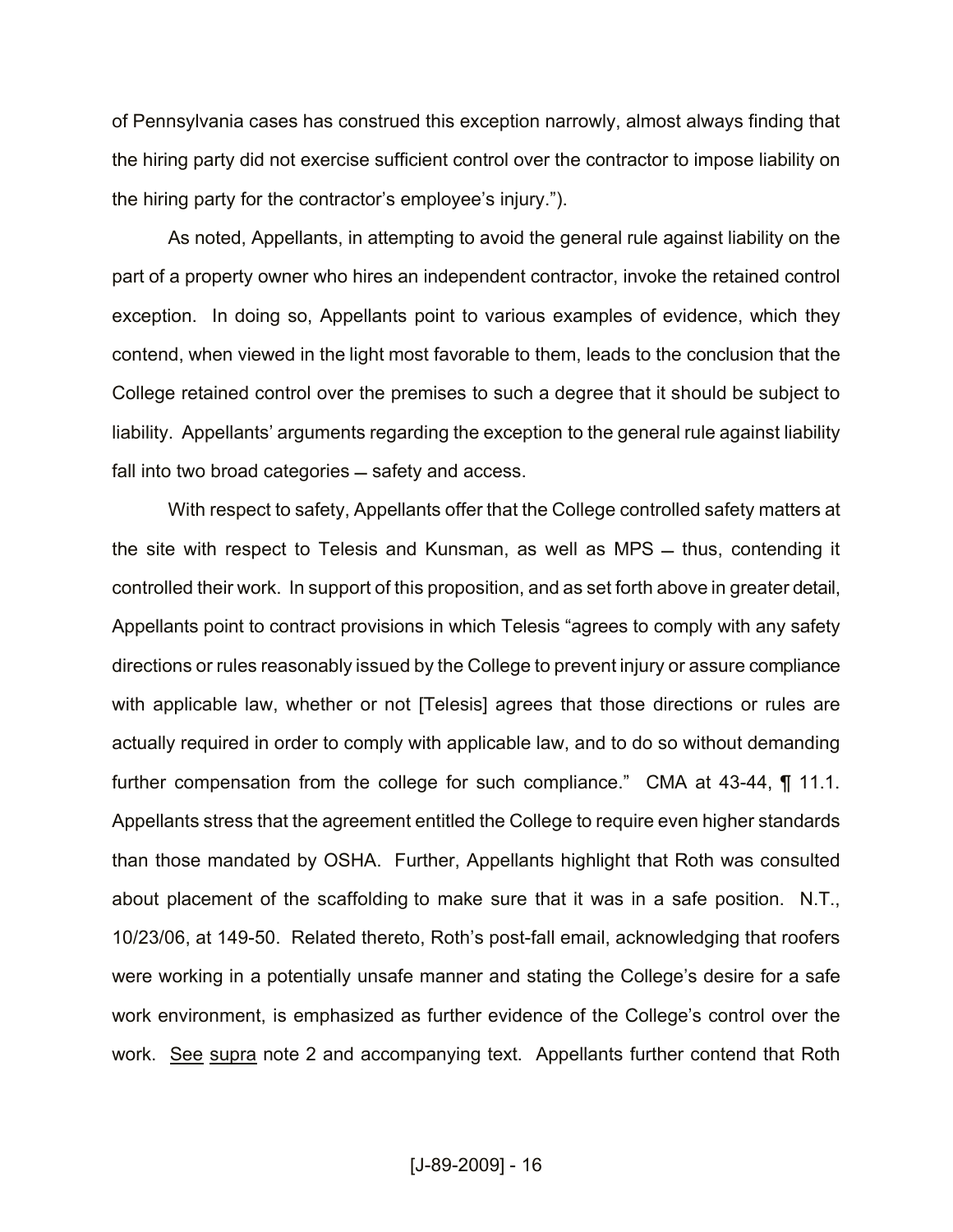indicated that the College could have required MPS to fall-protect its scaffold. Finally, Appellants' expert offered his conclusion that the College controlled safety at the site.

Appellants' assertions that safety-related conduct at the work site establishes the requisite control is contrary to consistent pronouncements by our Commonwealth's courts rejecting such arguments as against sound public policy. Indeed, over 40 years ago, in Celender v. Allegheny County Sanitary Auth., 222 A.2d 461 (Pa. Super. 1966), the Superior Court rejected the argument that a property owner should be held liable due to its reservation of control in the area of safety. Disposing of the matter solely on the contract between the property owner and the independent contractor, the court found that the provision giving the property owner the right to oversee fulfillment of safety requirements, in addition to "the privilege of putting the work in such safe condition at the cost of the contractor" if the contractor did not do so, as a matter of law did not constitute control of the work so as to impose liability on the property owner. Id. at 463.

Three decades later, an *en banc* Superior Court in Emery v. Leavesly McColum and John Rich Co., Inc., 725 A.2d 870 (Pa. Super. 1999), unanimously reaffirmed the notion that safety-related conduct did not constitute the type of control that would lead to property owner liability, rejecting the argument that assuring compliance with safety procedures on site constituted such control. Id. at 813-14; see also LaChance v. Michael Baker Corp., 869 A.2d 1054, 1060-61 (Pa. Cmwlth. 2005) (holding that contract provisions and inspection rights, exercised to assure owner that independent contractor performed its work safely, did not support assertion that property owner had assumed control over project).

Recently, our Court has endorsed the principle that certain safety-related conduct, including the employment of on-site safety representatives with the authority to stop work, does not constitute control of the work site as a matter of law. In Farabaugh, as discussed above, a wrongful death action was brought against the property owner, Pennsylvania Turnpike Commission, and the construction manager of a project, Trumbull Corporation, by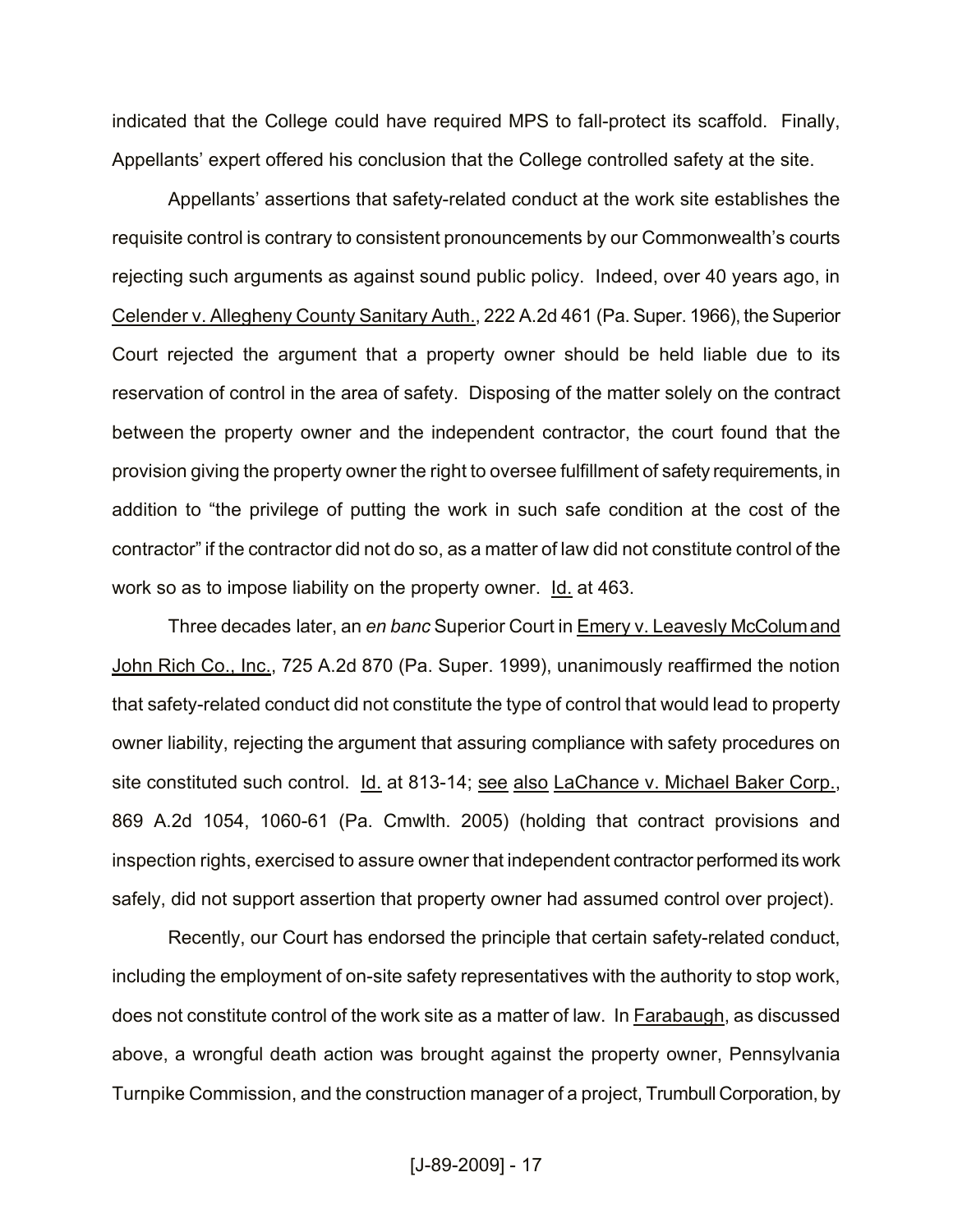the estate of James Farabaugh, who was killed while driving an off-highway dump truck as an employee of the general contractor of the construction site. The gravamen of the estate's argument was that the Turnpike Commission retained control of the work site, creating a genuine issue of fact, due to its showing of a safety orientation videotape, and its employing an on-site safety inspector who had the authority to stop work. According to the estate, such conduct went beyond a property owner merely visiting a construction site to check on progress, and rather constituted control.

After reviewing prior case law, our Court emphasized the salutary public policy of encouraging attention to safety matters and ensuring workplace safety in support of its determination that such safety-related conduct does not constitute control:

> As the Commonwealth Court held in LaChance, '[t]o find liability simply because PennDOT addresses the issue of safety in its construction contracts would only encourage PennDOT to disregard safety in its contracts. **Sound public policy, however, dictates that PennDOT monitor the safety of its highway construction projects and continue to pay its contractors to conduct safe job sites.' LaChance, 869 A.2d at 1064. It would likewise disserve public policy to impose liability on [the Turnpike Commission] for going one step further and hiring a contractor specifically to supervise safety issues on site in addition to requiring its general contractor to be responsible for safety under its own contract with [the Turnpike Commission]**.

Farabaugh, 590 Pa. at 65, 911 A.2d at 1275 (emphasis added). Based upon this public policy, our Court concluded that, even viewing the facts in the light most favorable to the estate, it failed to present a common law cause of action against the Turnpike Commission as a matter of law.

Drawing on this prior case law, we hold that a property owner retaining a certain degree of authority over safety issues, such as supervising and enforcing safety requirements, and even imposing its own safety requirements at a work site, does not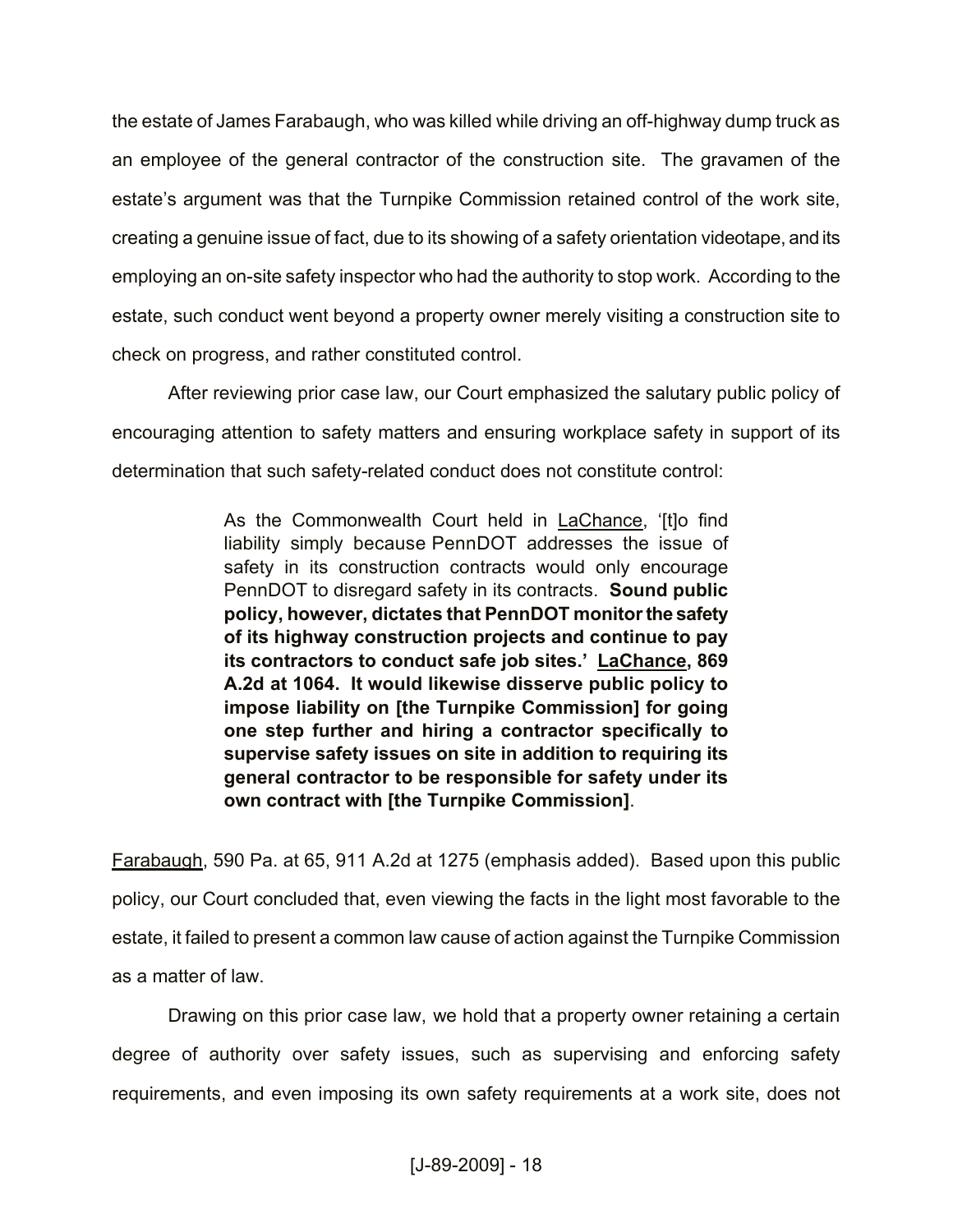constitute control for purposes of imposing liability.<sup>4</sup> The evidence in the matter *sub judice*, viewed in the light most favorable to Appellants as verdict winner including the relevant contractual language regarding the agreement by Telesis and Kunsman to comply with any safety direction or rules issued by the College to prevent injury; the testimony of Roth concerning placement of the scaffolding for safety purposes; Roth's post-accident email acknowledging notice that roofers were working in a potentially unsafe manner and that the College encourages a safe work environment; $<sup>5</sup>$  and Appellants' expert testimony offering</sup> his interpretation of the relationship between the College, Telesis, and Kunsman, which included authority over the site regarding safety matters - simply does not establish control of the work for purposes of imposing liability on the College. Therefore, because the College did not control the work of its independent contractors with respect to safety-related conduct, it is not liable for the injuries suffered by Appellants on this basis.

We turn next to Appellants' contention that the College's denial of access to certain areas stands as evidence of its control over the renovation work. While Telesis contracted to take "Responsibility for Work/Means and Methods," including "all construction means, methods, techniques, sequences and procedures for proper coordination of all construction and installation required to complete the Project," CMA at 6, ¶ 2.9, Appellants maintain that other contract provisions, and certain actions by the College, establish that it exerted

 $\overline{a}$ 

 $4\,$  We do not rule out the possibility that, in certain circumstances not present in this matter, a property owner's actions concerning safety matters could constitute sufficient control over the manner in which work is done such that the owner is subject to liability.

<sup>&</sup>lt;sup>5</sup> The Commonwealth Court in LaChance questioned the relevance of an email sent after an accident to support any conclusion about a property owner's conduct before an accident. LaChance, 869 A.2d at 1061. We need not, however, decide the relevancy of such evidence for purposes of this appeal. Even accepting the email as offered by Appellants, in the light most favorable to them, we agree with our federal brethren that "concern is not control." Warnick, 516 F.Supp. 2d at 475. Moreover, the email asks Telesis to "look into" the safety conditions, further supporting the absence of control on the part of the College.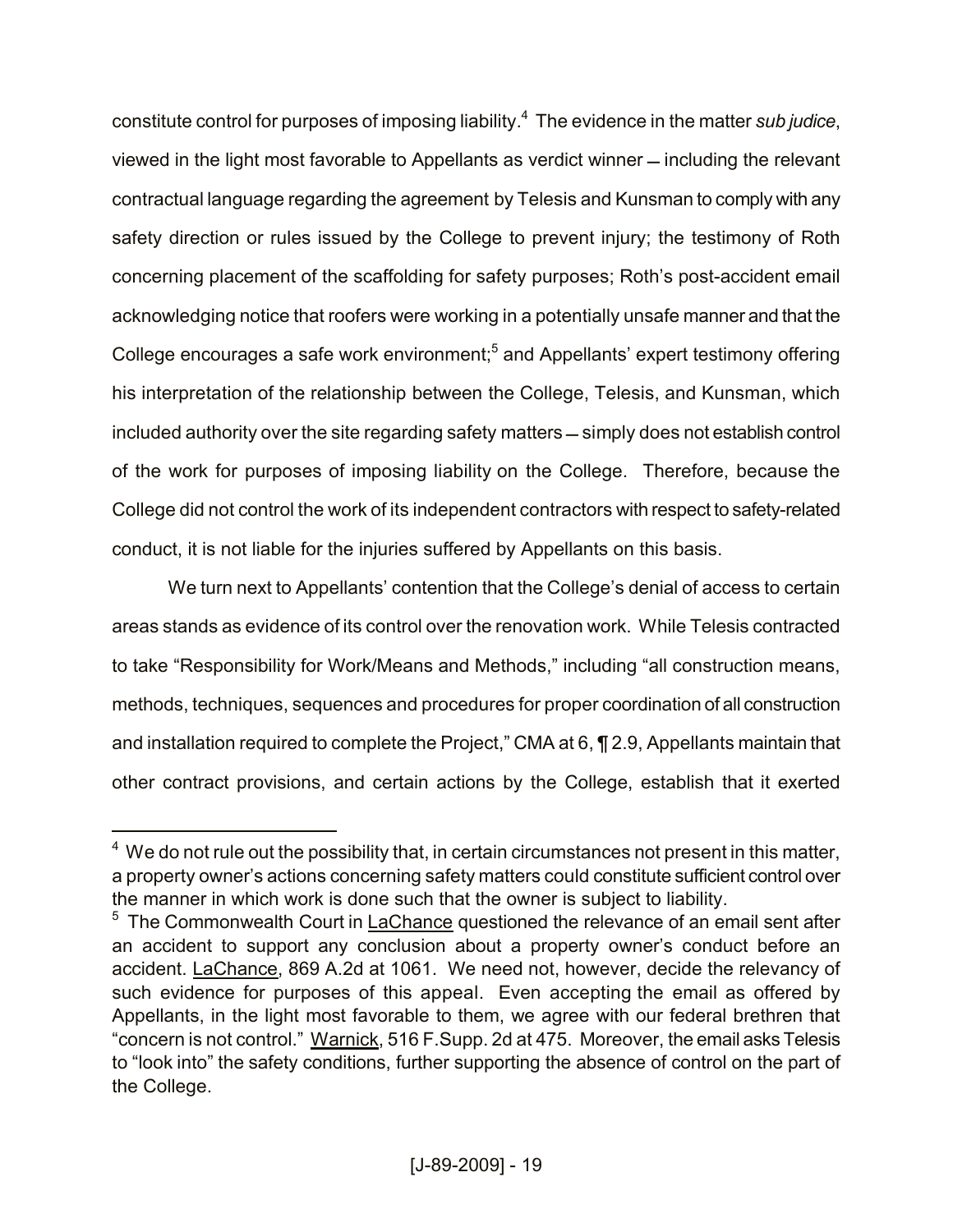control over the work site such that liability should attach. As noted in greater detail above, Appellants offer that provisions in the contract between the College and Telesis, and the agreement between Telesis and Kunsman, required the subcontractors to submit to all of the College's rules and regulations and obtain written permission from the College to enter the facility, and contained limitations on use of the work site. Furthermore, Appellants point out that Roth mandated that the scaffolding not interfere with the operations of the College, and that the College controlled the glass tower where the interior elevator and stairs were located and limited their use. Moreover, the College directly hired MPS, whose scaffolding was used by Beil, and neither Telesis nor Kunsman had control over MPS' scaffolding. This evidence, according to Appellants, established that the College maintained control over the premises and the work performed by the contractors, subjecting the College to liability.

An analysis of control over the manner in which work is done, for purposes of satisfying the narrow exception to the general rule against liability, is more nuanced than suggested by Appellants' arguments. Specifically, Appellants fail to differentiate between control of the operational detail or manner by which the work is completed, and regulation of the building in which the work is conducted.

Comment a to Section 414 of the Restatement (Second) of Torts underscores this distinction between the regulation of the use of a building and control over the work performed by the independent contractor: "If the employer of an independent contractor retains control *over the operative detail* of doing any part of the work, he is subject to liability for the negligence of the employees of the contractor engaged therein." Restatement (Second) of Torts, § 414 cmt. a (emphasis added). Consistent therewith, and as noted above, comment c adds that, for this exception to apply, "the employer must have retained at least some degree of control *over the manner* in which the work is done." Id. at cmt. c (emphasis added).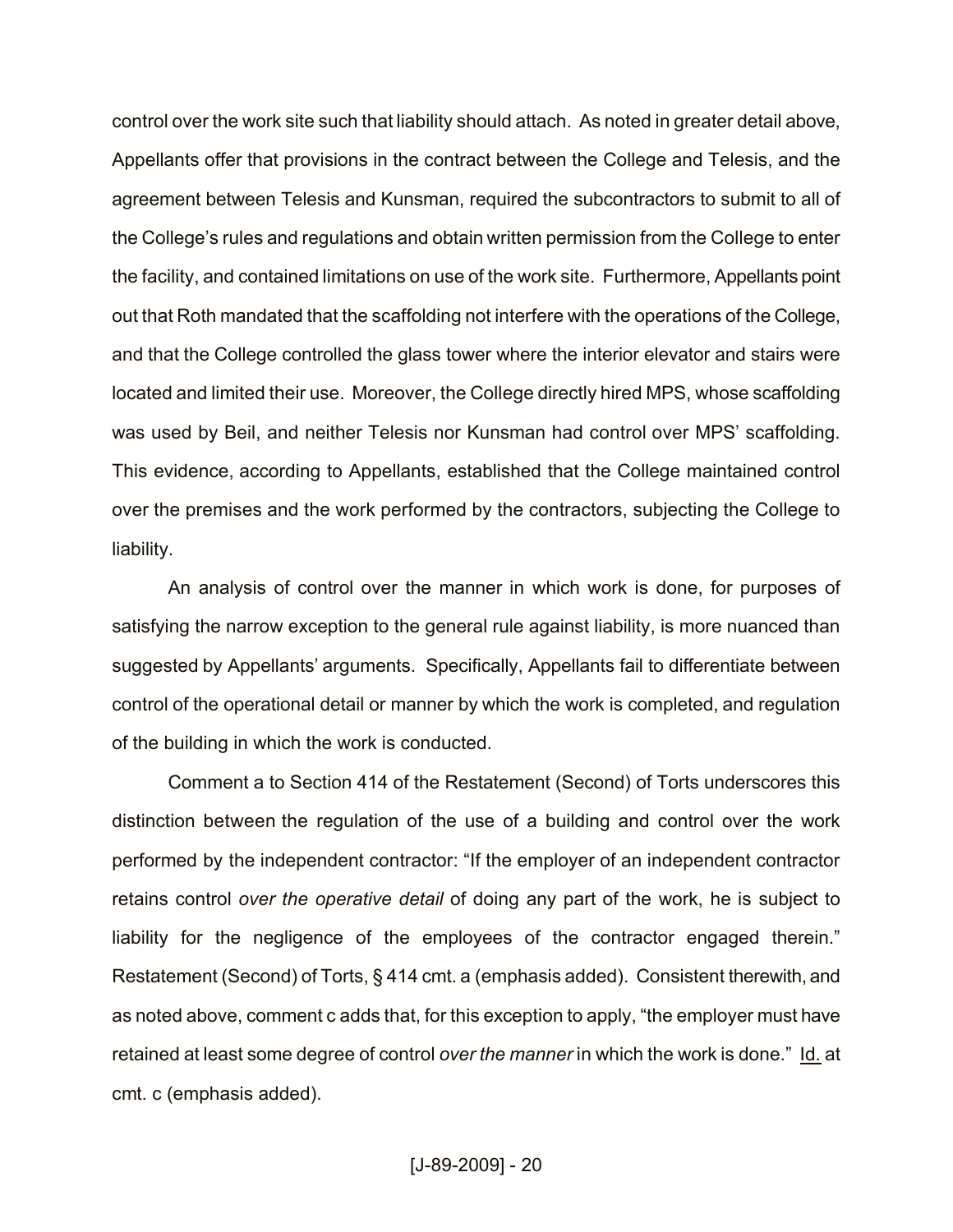Our case law sharpens this distinction. For example, in the seminal case of Hader, our Court, in rejecting the argument that certain activity established the requisite control for purposes of imposing liability, concluded that "there is not a scintilla of evidence that [either of the owner's representatives] at any time gave, or attempted to give, any instructions as to the manner of installation of the crusher" on which the plaintiff was injured. Hader, 410 Pa. at 152, 189 A.2d at 278. Thus, the clear focus of the Court with respect to control was on the substantive performance of the work. In LaChance, referenced above, the Superior Court, in concluding that the property owner had not retained control over the work, drew the same distinction between regulating use and controlling the manner of work:

> PennDOT directed that the pipe be grouted inside and out, but it did not direct [the contractor] by which employee, when or how to do it. **Directing a contractor what to do is not the same as directing a contractor how to do it.**

LaChance, 869 A.2d at 1061 n.14 (emphasis added). The court further opined, "[the contractor's] contract performance had to meet PennDOT's contract specifications, but [the contractor] controlled the manner of performance. This is how contractual relationships work." Id. at 1061.

Indeed, it would be a novel, if not absurd, interpretation of Section 414 if an independent contractor, hired by a property owner, could run amok at the work site without any limitations and without consideration of consequences. The regulation of the work site by the College in this appeal underscores the point. It is undisputed that the College regulated certain aspects of the use of the engineering building. The College prohibited smoking in the building. It limited construction worker access to the occupied part of the building. As professors and students continued to use the part of the building that was not under renovation, a partition door separating that area from the renovation area was required to be kept locked. Related thereto, after a construction worker uttered an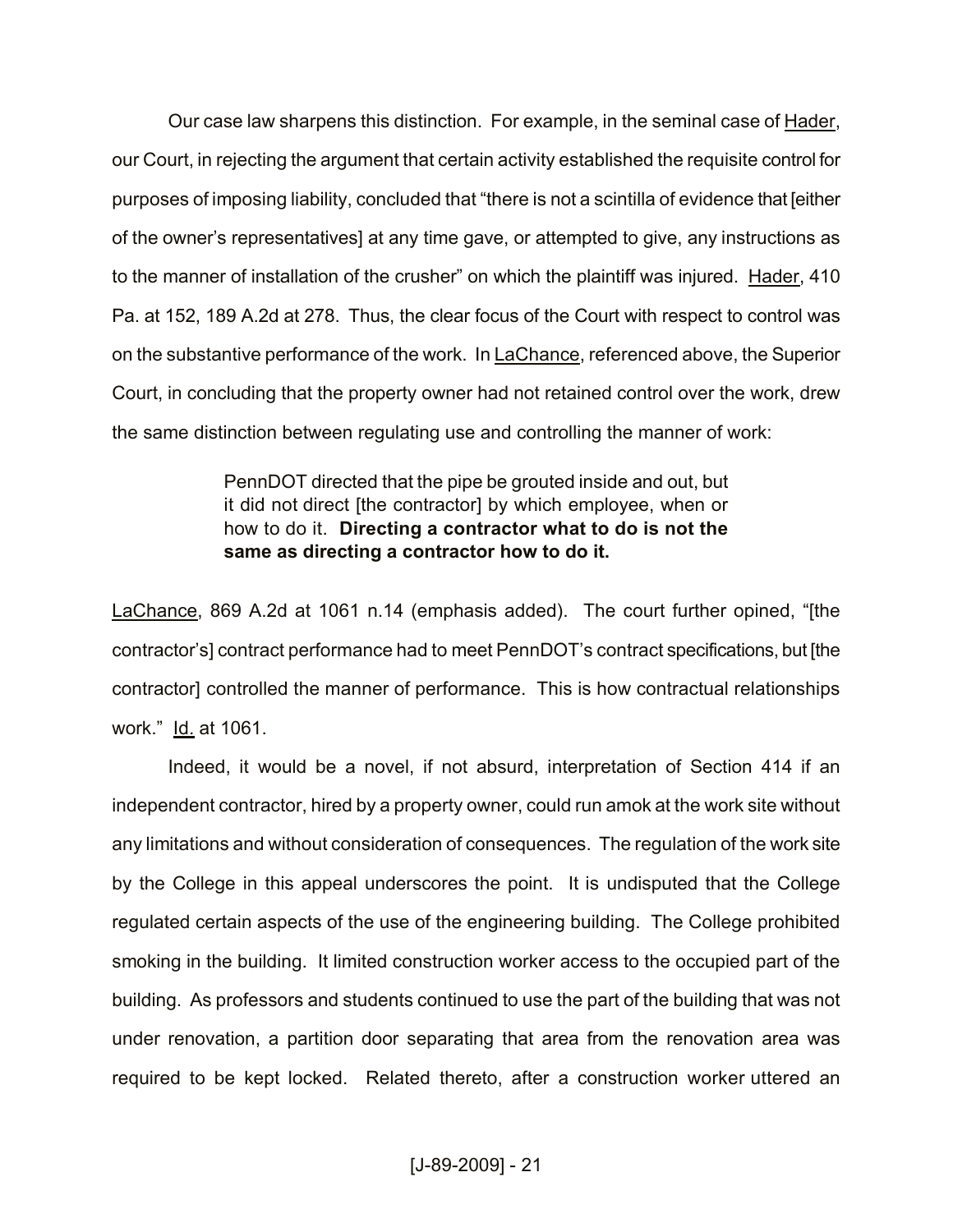objectionable comment to a female student passing by, the workers were not permitted to take breaks in front of the building. More directly related to Appellants' averments, Roth walked and inspected the jobsite on a daily basis. By agreement, the contractors were required to comply with the College's rules and regulations and obtain written permission from the College to enter the facility. Finally, the College was consulted on the placement of the scaffolds at the center of this appeal, and it denied access to the elevators and stairwell.

These actions by the College in regulating the use of, and access to, the engineering building simply are not, qualitatively, conduct which evinces control over the manner, methods, means, or operative detail in which the work is performed. They are tangential to the substantive work of the contractor, and subcontractor. Simply stated, the College did not control the way the workers did their work.

Moreover, the College's conduct regarding placement of MPS' scaffolding does not directly relate to the decision of Kunsman's employees to use MPS' ladders and scaffolding instead of Kunsman's own equipment, which Kunsman contracted to provide, and Telesis contracted to ensure was safe. While MPS permitted the Kunsman roofers to use its scaffolding, Telesis did not anticipate or rely upon the use of MPS scaffolding for access to the roof, and access was for Kunsman to determine. N.T., 10/26/06, at 71-72.

Related thereto, and contrary to Appellants' suggestion, we do not believe that our decision in Byrd is controlling here. In Byrd, a subcontractor's employee suffered injuries when a prefabricated staircase was dropped on his leg. The employee brought an action seeking to impose liability on the property owner. The property owner, not the general contractor, had directly hired and paid the subcontractors. Furthermore, the owner instructed the subcontractor when to begin its work on the project and in what area to begin. Byrd, 456 Pa. at 520, 317 A.2d at 282. Moreover, the general contractor stressed that it was the property owner, and not the general contractor, who was in control of the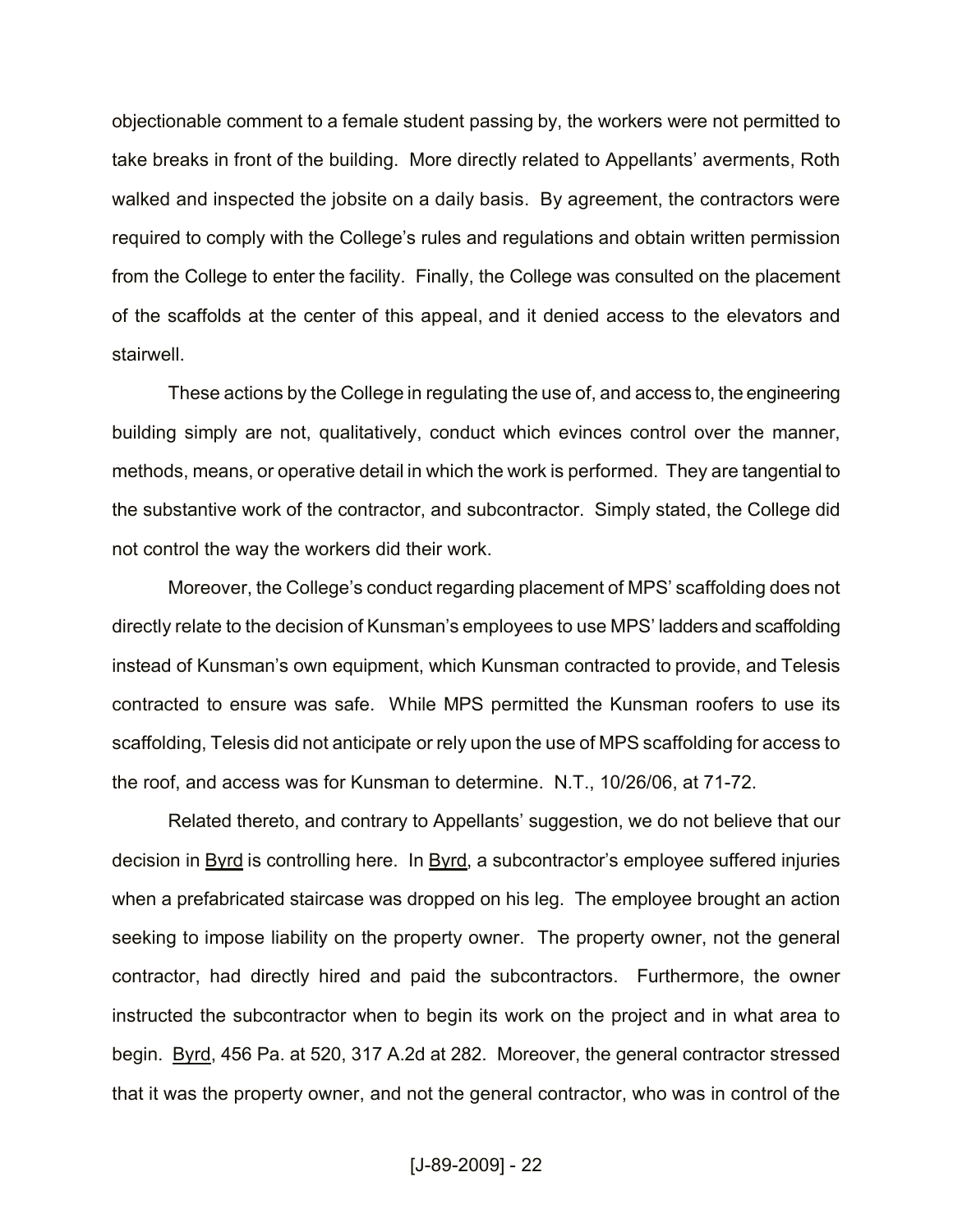project, and that he was "second in command." Id. In rejecting the property owner's entitlement to judgment n.o.v., the **Byrd Court concluded that the evidence of record** established that the property owner exercised a degree of control sufficient to hold him liable.

Byrd is factually distinguishable from the present appeal, as Beil was not an employee of MPS. He was employed by a subcontractor of Telesis, the construction manager, and Telesis controlled all aspects of the workplace relating to its subcontractors. Thus, there was no direct relationship between the College and Beil through MPS. Finally, Byrd is a plurality decision, and, thus, is non-precedential. For all of these reasons, we find our decision in Byrd does not compel a different result herein.

Thus, while it is undisputed that the College regulated the use of certain parts of the building under renovation, there is a dearth of evidence that would establish that the College controlled the manner or operative detail of the renovation work at the engineering building. Rather, such control rested with the general contractor, Telesis, and its subcontractor, Kunsman. Therefore, we hold that the Superior Court properly concluded that, even when considering the evidence in the light most favorable to Appellants, there is simply no basis on which to find control by the College of the manner of performing the renovation work sufficient to satisfy the exception to the general rule of non-liability under Restatement (Second) of Torts § 414, as a matter of law.<sup>6</sup>

 $\overline{a}$ 

 $6$  Appellants also argue that they are entitled to relief under the peculiar risk doctrine. Specifically, Appellants maintain that, because the College did not object at trial to instructions regarding this doctrine, the Superior Court improperly determined that the trial judge erred in instructing the jury on peculiar risk. Appellants did not raise the peculiar risk doctrine instruction as an issue in its Petition for Allowance of Appeal (although it provided some argument on this doctrine in its petition). Not only did Appellants fail to raise the peculiar risk doctrine in its statement of the questions involved for our Court's review, we limited our grant of allocatur to questions relating to property owner control. Thus, we did not grant allocatur on the peculiar risk doctrine issue. That being the case, we decline to address this issue. Pa.R.A.P. 1115(3) ("Only the questions set forth in the petition, or fairly (continued…)